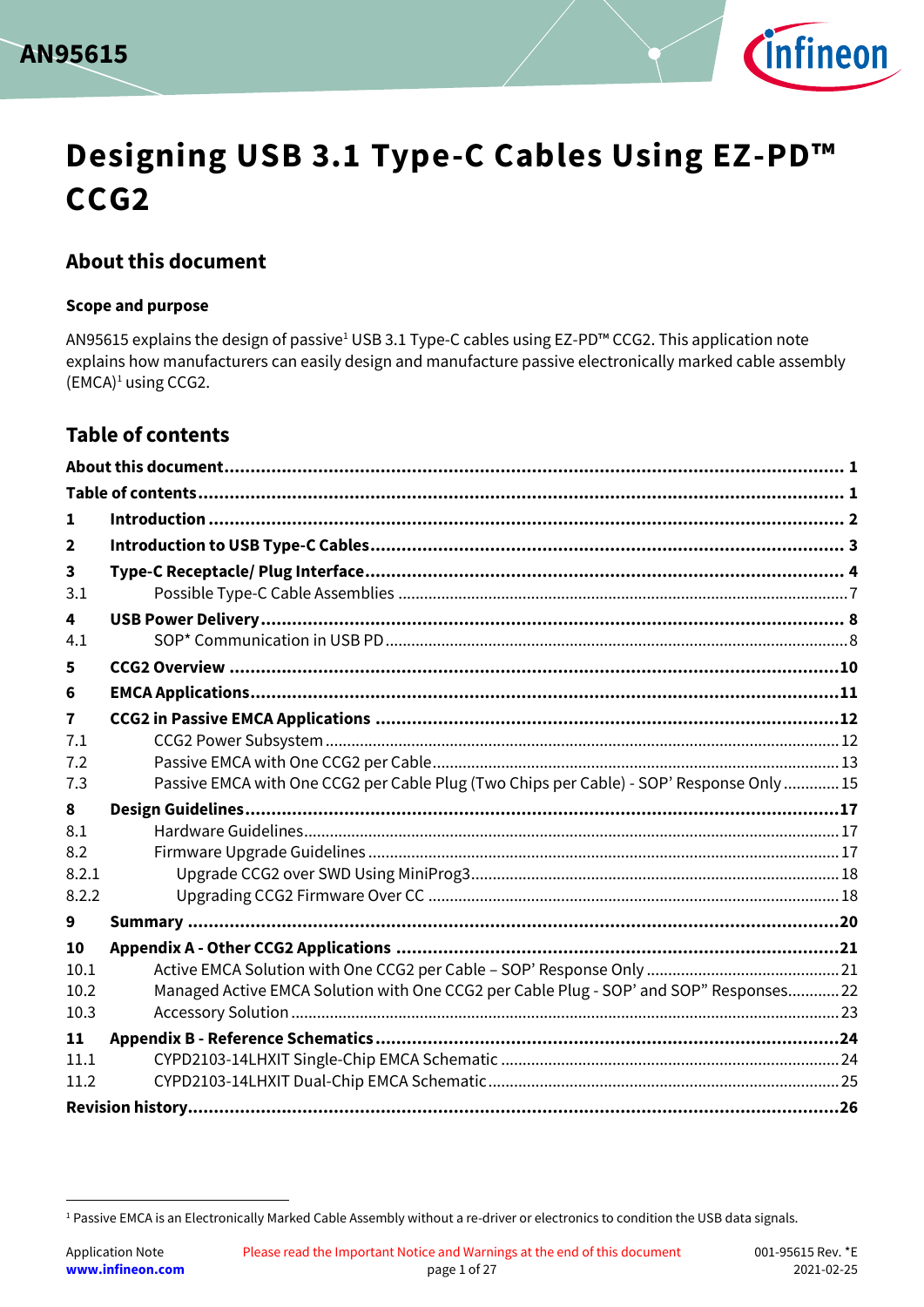

**Introduction**

## <span id="page-1-0"></span>**1 Introduction**

The **[USB Type-C Cable and Connector Specification](http://www.usb.org/developers/usbtypec/)** defines a new sub-3-mm thin receptacle, a 2.4-mm reversible plug, a cable that can be reversed in both directions and enables the 100-W **[USB-Power Delivery](http://www.usb.org/developers/powerdelivery/)  [specification](http://www.usb.org/developers/powerdelivery/)**. The USB Type-C Specification requires cables to be electronically marked to report their capabilities to Type-C ports on hosts and devices. The electronic marking is accomplished by embedding a controller chip into the plug at one or both ends of the cable. Key requirements for such a controller chip are low cost, small footprint, low power, a turnkey solution, and a flexible firmware upgrade process.

EZ-PDTM CCG2 (CCG2) is Cypress's low-cost USB Type-C Cable controller device targeted for such electronically marked cable assemblies (EMCA, described in section "**[EMCA Applications](#page-10-0)**"). CCG2 is available in 1.63 mm × 2.03 mm, 20-ball WLCSP and 2.5 mm × 3.5 mm × 0.6 mm, 14-pin DFN packages, and requires only five external passive components. CCG2 is the second-generation product of the Cypress family of USB Power Delivery and Type-C controllers with an Arm<sup>®</sup> Cortex®-M0 CPU. CCG2 includes a hardware implementation of the USB Type-C transceiver and USB power delivery IP. In addition, it has six Timer/Counter/Pulse Width Modulators (TCPWMs), two serial communication blocks (SCBs), nine GPIO pins, 32 KB of flash, and 4 KB of SRAM.

This application note explains various aspects related to the design of a USB 3.1 EMCA Type-C cable using EZ-PD CCG2.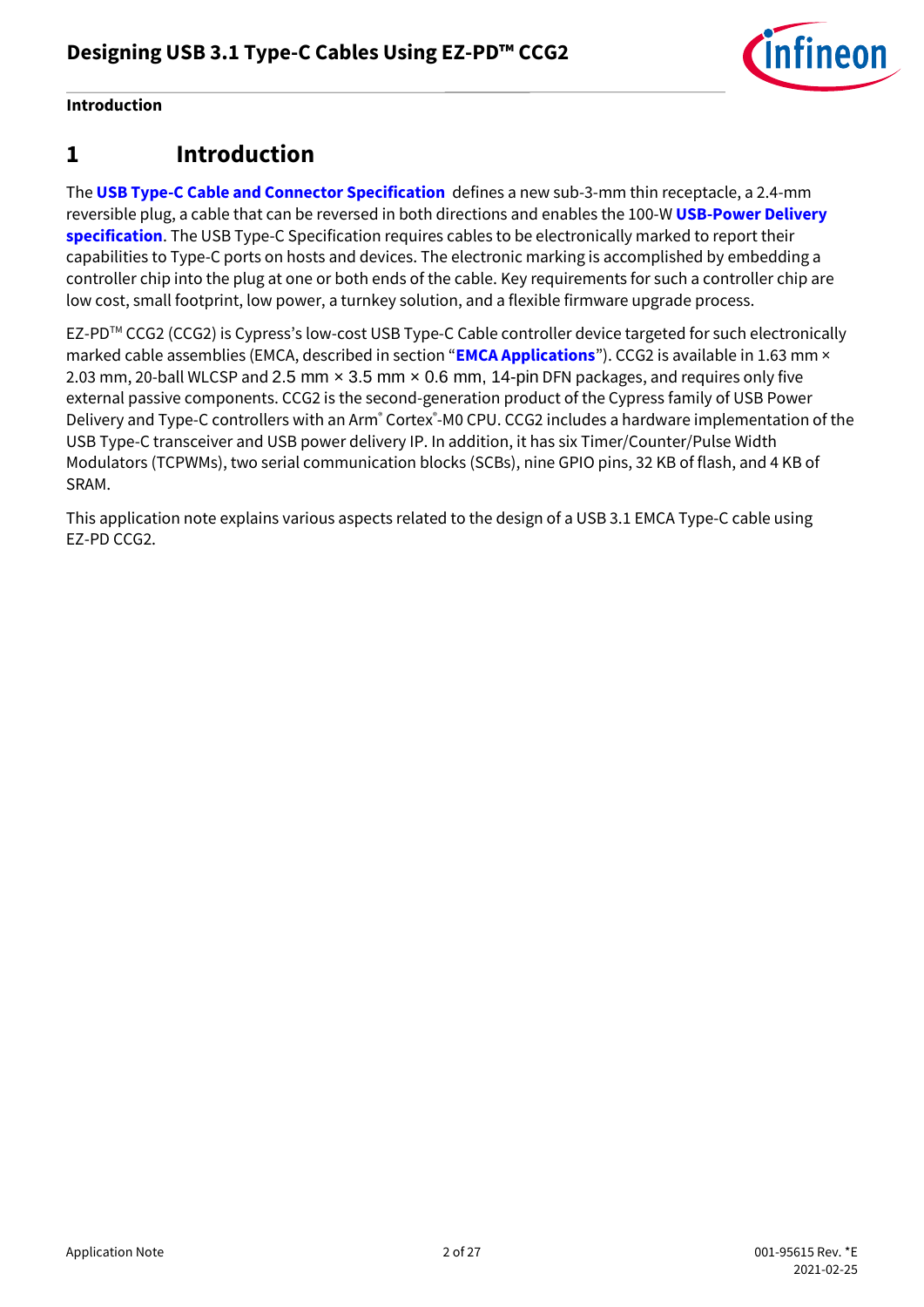

#### **Introduction to USB Type-C Cables**

## <span id="page-2-0"></span>**2 Introduction to USB Type-C Cables**

USB has emerged as the preferred standard for connectors for data transfer and charging for PCs and smartphones. Standard Type-A, Type-B and Micro-AB connectors shown in **[Figure 1](#page-2-1)** are the current USB-IF standards, but they have the following limitations:

- They use large connectors that prevent slim industrial designs (plug height:  $A = 4.5$  mm;  $B = 10.4$  mm).
- They require a fixed-plug orientation and a fixed-cable direction.
- They carry only USB signals and VBUS (= 5 V only).
- Power delivery implementation is complicated, expensive, and limited to 7.5 W.

The USB Type-C specification is the new USB-IF standard that solves these problems and provides the following advantages:

- Slim industrial design with a 2.4-mm plug height
- Reversible plug orientation and cable direction
- Transport of both USB signals and alternate mode signals, such as PCIe or DisplayPort signals, on the same connector
- Easy implementation of low-cost power delivery up to 100 W

A USB Type-C receptacle, plug, and cable provide a smaller, thinner, and more robust alternative to the existing USB 3.1 interconnects (Standard and Micro USB cables and connectors). These are targeted for use in very thin platforms, ranging from ultra-thin notebook PCs to smartphones in which existing Standard-A and Micro-AB receptacles are deemed too large, difficult to use, or inadequately robust.

While the USB Type-C interconnect (with Type-C connectors at both ends) no longer physically differentiates plugs on a cable by being an A-type or B-type (that is, the Type-C cable is reversible), the USB interface still maintains such a host-to-device logical relationship. Determination of this host-to-device relationship is accomplished through a Configuration Channel (CC) that is implemented within the cable. Using the CC, the USB Type-C interconnect defines a simplified 5-V VBUS-based power delivery and charging solution that supplements what is already defined in the USB 3.1 specification. For more details, see **[Type-C specification](http://www.usb.org/developers/usbtypec/)**.

In addition, the CC is used for USB-PD (USB Power Delivery, discussed in the **[Introduction to PD](#page-7-0)** section) communication to set up and manage advanced power delivery features and Alternate/Accessory Modes. The USB-PD messages are delivered across the dedicated Type-C CC using the Bi-Phase Marked Coding (BMC) method. For more details, see the **[USB PD specification](http://www.usb.org/developers/powerdelivery/)**.



<span id="page-2-1"></span>**Figure 1 USB Type-C: Connector of the Future**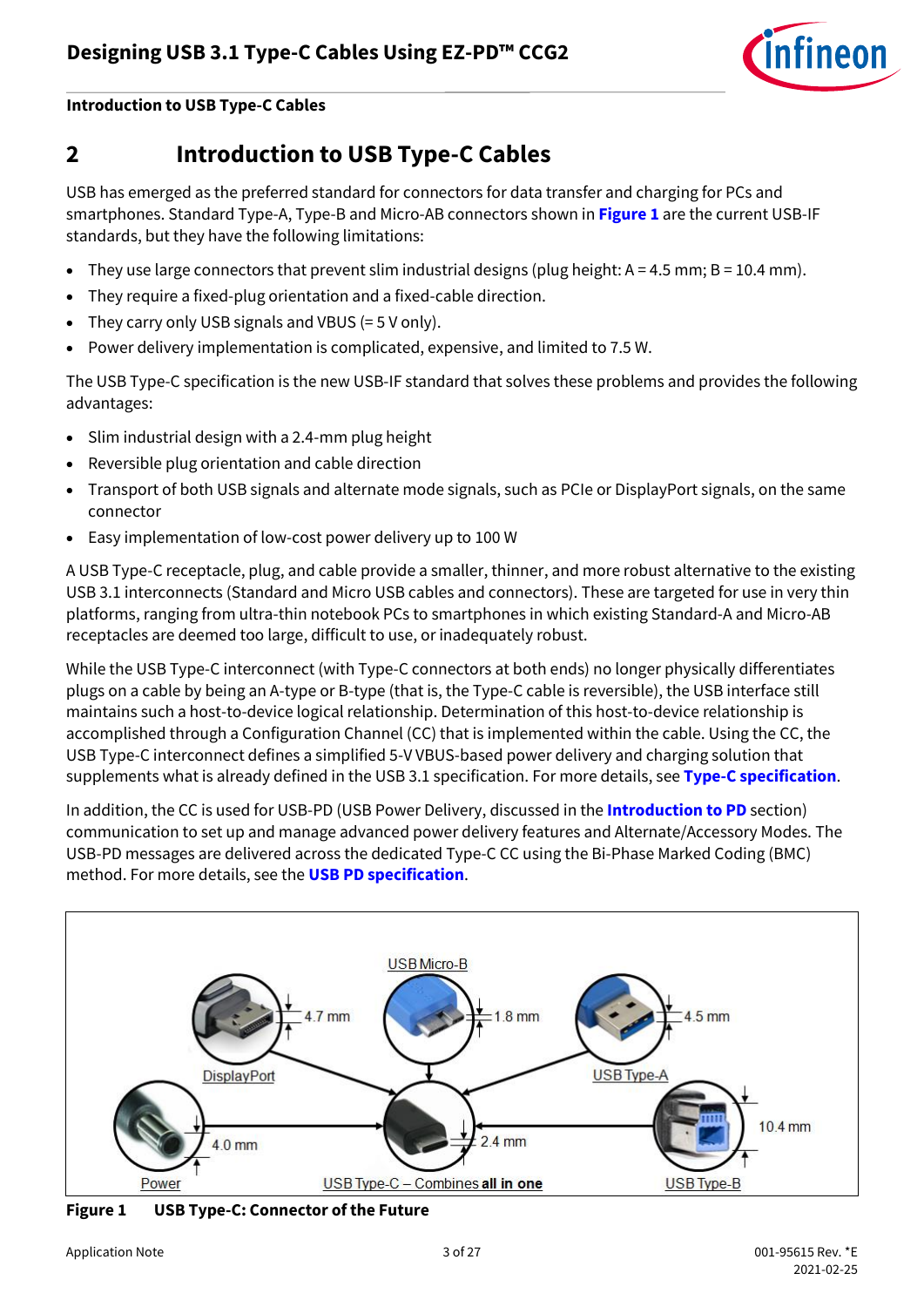

## <span id="page-3-0"></span>**3 Type-C Receptacle/ Plug Interface**

**[Figure 2](#page-4-0)** and **[Figure 3](#page-4-1)** show the USB Type-C Receptacle and Plug signals. **[Table 1](#page-3-1)** and **[Table 2](#page-3-2)** summarize the list of signals used on the USB Type-C receptacle and plug.

| <b>Signal Group</b>      | <b>Signal</b>            | <b>Description</b>                                                                                                                                                                |
|--------------------------|--------------------------|-----------------------------------------------------------------------------------------------------------------------------------------------------------------------------------|
| <b>USB 3.1</b>           | TX1p, TX1n RX1p,<br>RX1n | The SuperSpeed USB serial data interface defines a differential<br>transmit pair and a differential receive pair.                                                                 |
|                          | TX2p, TX2n<br>RX2p, RX2n | On a USB Type-C receptacle, two sets of SuperSpeed USB signal<br>pins are defined to enable the plug-flipping feature.                                                            |
| USB 2.0                  | Dp1, Dn1<br>Dp2, Dn2     | The USB 2.0 serial data interface defines a differential pair. On a<br>USB Type-C receptacle, two sets of USB 2.0 signal pins are defined<br>to enable the plug-flipping feature. |
| Configuration<br>Channel | CC1, CC2                 | The CC channel in the receptacle detects the signal orientation and<br>channel configuration.                                                                                     |
| <b>Auxiliary Signals</b> | SBU1, SBU2               | Sideband Use                                                                                                                                                                      |
| Power                    | <b>VBUS</b>              | USB cable bus power                                                                                                                                                               |
|                          | <b>GND</b>               | USB cable return current path                                                                                                                                                     |

<span id="page-3-1"></span>**Table 1 USB Type-C Receptacle Signals**

<span id="page-3-2"></span>**Table 2 USB Type-C Plug Signals**

| <b>Signal Group</b>      | <b>Signal</b>                                        | <b>Description</b>                                                                                                                                                                                                                          |
|--------------------------|------------------------------------------------------|---------------------------------------------------------------------------------------------------------------------------------------------------------------------------------------------------------------------------------------------|
| <b>USB 3.1</b>           | TX1p, TX1n RX1p,<br>RX1n<br>TX2p, TX2n<br>RX2p, RX2n | The SuperSpeed USB serial data interface defines a differential<br>transmit pair and a differential receive pair.<br>On a USB Type-C receptacle, two sets of SuperSpeed USB signal<br>pins are defined to enable the plug-flipping feature. |
| USB 2.0                  | Dp, Dn                                               | The USB 2.0 serial data interface defines a differential pair. On a<br>USB Type-C receptacle, two set of USB 2.0 signal pins are defined to<br>enable the plug-flipping feature.                                                            |
| Configuration<br>Channel | <sub>CC</sub>                                        | The CC in the plug used for connection detect and interface<br>configuration                                                                                                                                                                |
| <b>Auxiliary Signals</b> | SBU1, SBU2                                           | Sideband Use                                                                                                                                                                                                                                |
| Power                    | <b>VBUS</b>                                          | USB cable bus power                                                                                                                                                                                                                         |
|                          | <b>VCONN</b>                                         | Type-C cable plug power                                                                                                                                                                                                                     |
|                          | <b>GND</b>                                           | USB cable return current path                                                                                                                                                                                                               |

As shown in **[Figure 2](#page-4-0)**, the receptacle signal functionally delivers both USB 3.1 (TX and RX pairs) and USB 2.0 (D+ and D−) data buses, USB power (VBUS), ground (GND), Configuration Channel signals (CC1 and CC2), and two Sideband Use (SBU) signal pins. The two sets of USB data-bus signal locations in this layout facilitate functionally mapping of the USB signals independent of the plug orientation in the receptacle.

2021-02-25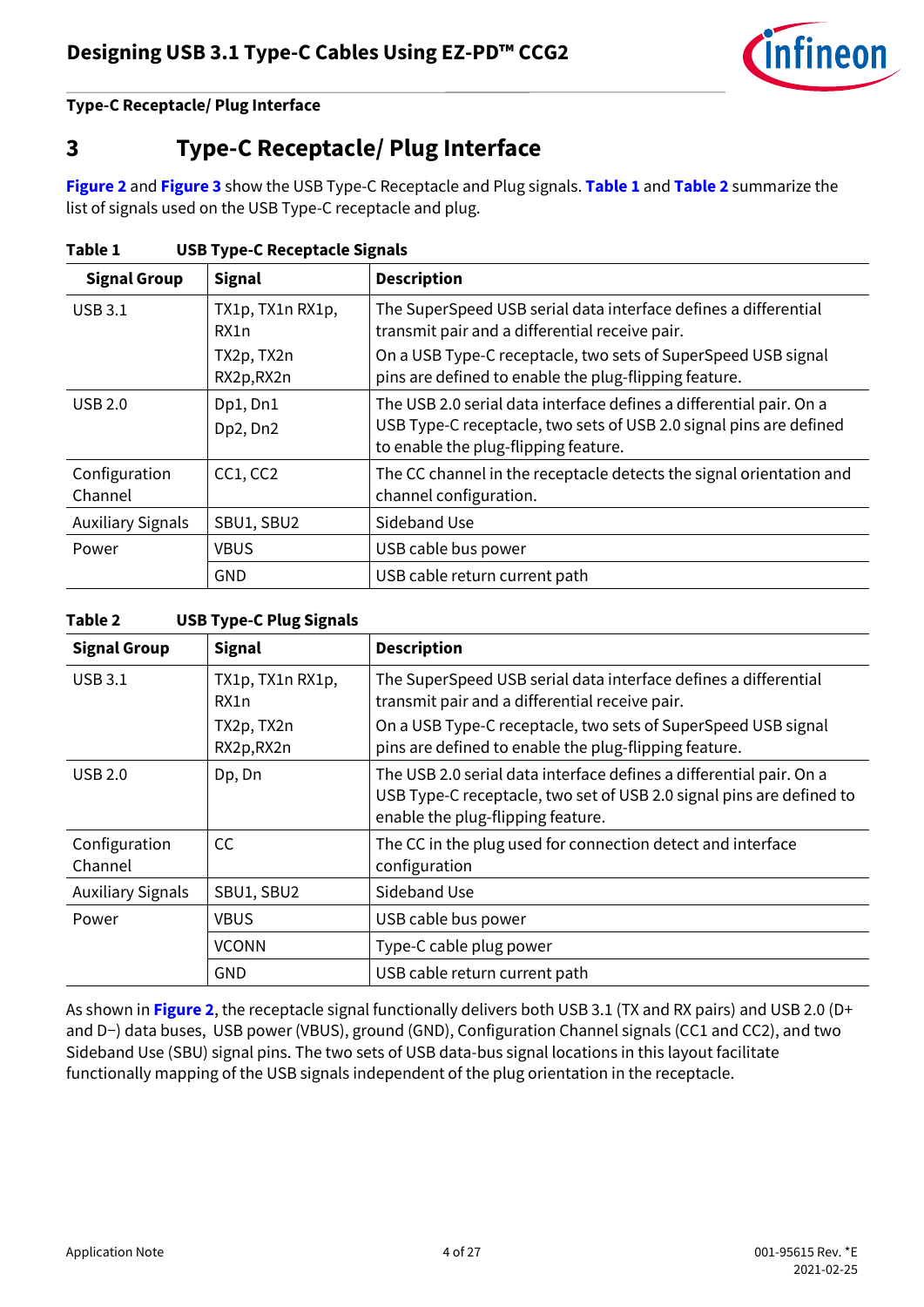

| USB 3.0 Type-C Receptacle                                                                                                                                        |                  |
|------------------------------------------------------------------------------------------------------------------------------------------------------------------|------------------|
| GND TX1p TX1n V <sub>BUS</sub> CC1 Dp1 Dn1 SBU1 V <sub>BUS</sub> RX2n RX2p GND<br>GND RX1p RX1n V <sub>BUS</sub> SBU2 Dn2 Dp2 CC2 V <sub>BUS</sub> TX2n TX2p GND | $2.5 \text{ mm}$ |

#### <span id="page-4-0"></span>**Figure 2 USB Type-C Receptacle Interface (Front View)**

**[Figure 3](#page-4-1)** depicts the USB Type-C plug signals. Only one CC pin is connected through the cable to establish signal orientation; the other CC pin is repurposed as VCONN for powering the electronics in the USB Type-C plug.



#### <span id="page-4-1"></span>**Figure 3 USB Type-C Plug Interface (Front View)**

A Type-C downstream-facing port (DFP) exposes  $R_p$  terminations on its CC pins (CC1 and CC2) while a Type-C upstream-facing port (UFP) exposes R<sub>d</sub> terminations on its CC pins, as shown in [Figure 4](#page-4-2). DFPs, specifically associated with the flow of data in a USB connection, are typically the ports on a host, such as a PC or a hub, to which devices are connected. In its initial state, the DFP sources VBUS and VCONN. On the other hand, UFPs are the ports on a device or a hub that connects to a host. In its initial state, the UFP sinks VBUS.



<span id="page-4-2"></span>**Figure 4 Type-C Connection/ Orientation Detection<sup>2</sup>**

These cables expose  $R_a$  terminations on the VCONN pin, as shown in **[Figure 4](#page-4-2)**.  $R_p$  and  $R_d$  terminations on CC pins detect the connection event and identify the cable orientation. The DFP monitors both CC pins for a voltage lower than its unterminated voltage to detect the connection event.

By being able to detect which of the CC pins (CC1 or CC2) at the Type-C receptacle is terminated by  $R_d$  at the UFP, the DFP can determine one among the four possible cable orientations, as shown in **[Figure 5](#page-5-0)** and **[Table 3](#page-5-1)**.

l

<sup>2</sup> Image source: **[USB Type-C Specification](http://www.usb.org/developers/usbtypec/)**.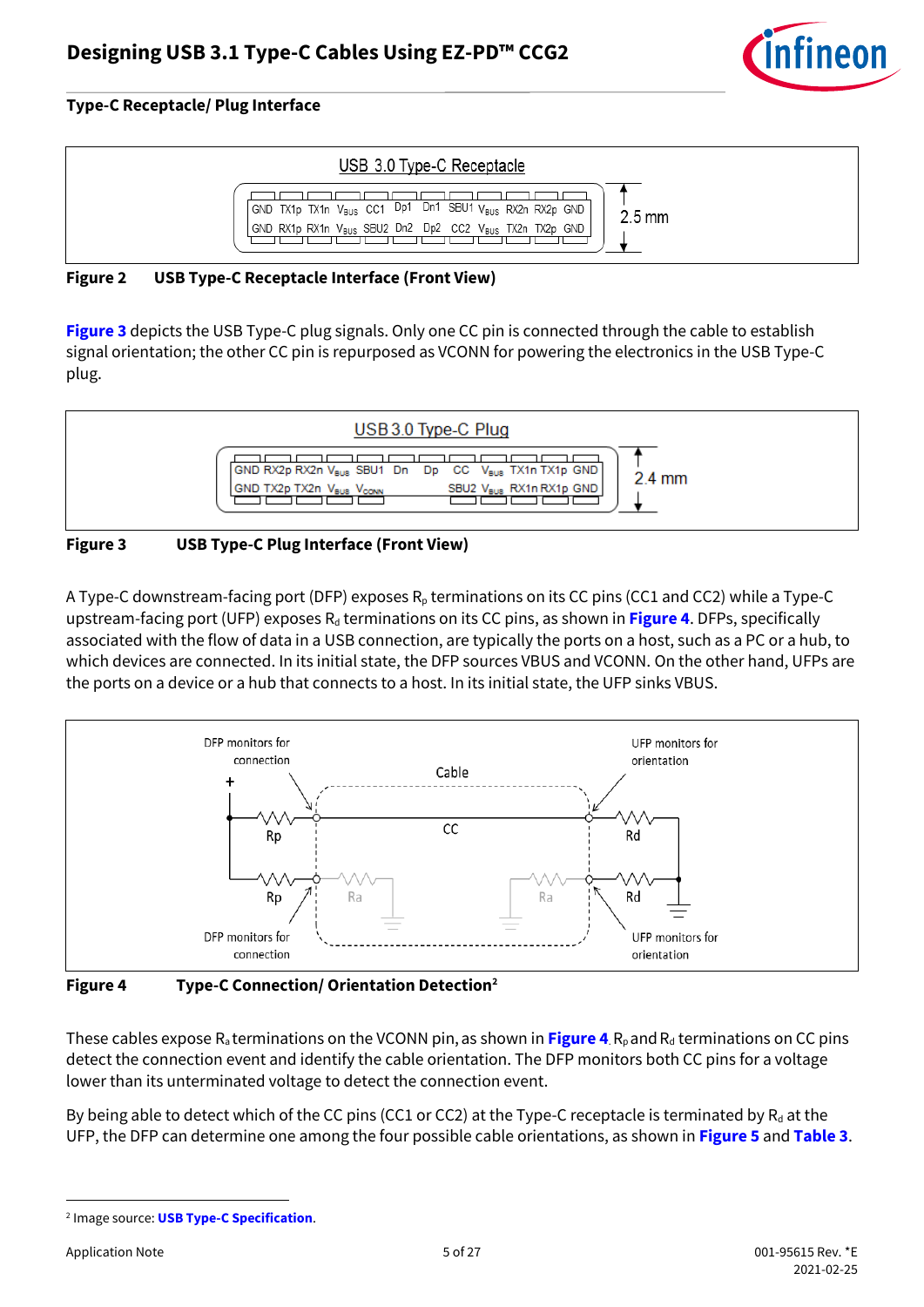

The DFP can use this to control the functional switch (MUX) for routing the SuperSpeed USB signal pairs appropriately irrespective of the cable orientation.

Similarly, the UFP can control the functional switch to route its SuperSpeed USB signal pairs appropriately, as shown in **[Figure 6](#page-5-2)**. After a connection and orientation is established, the DFP will repurpose CC1 or CC2 to provide cable power over the VCONN pin of the plug. See **[Type-C Specification](http://www.usb.org/developers/usbtypec/)** for more details on the Type-C connection and orientation detection mechanism.



<span id="page-5-0"></span>**Figure 5 CC Pins Determine Plug Orientation**

<span id="page-5-1"></span>

| Table 3 | <b>Cable Orientations</b> |
|---------|---------------------------|
|---------|---------------------------|

| <b>Wiring Map</b><br><b>Orientation</b> | Plug#1<br>Configuration | Plug #2<br>Configuration | <b>Cable Configuration</b>   | <b>Diagram Line Style</b>    |
|-----------------------------------------|-------------------------|--------------------------|------------------------------|------------------------------|
| Orientation 1                           | Upside Up $(1)^*$       | Upside Up (1)            | Un-flipped, Straight Through | Blue, Solid                  |
| Orientation 2                           | Upside Up $(1)^*$       | Upside Down (2)          | Un-flipped, Twisted Through  | Red. Solid                   |
| Orientation 3                           | Upside Down $(2)^*$     | Upside Down (2)          | Flipped, Straight Through    | $Red.$ Dotted $\blacksquare$ |
| Orientation 4                           | Upside Down $(2)^*$     | Upside Up (1)            | Flipped, Twisted Through     | Blue, Dotted $\blacksquare$  |

\* For (1) and (2), see **[Figure 6](#page-5-2)**.



<span id="page-5-2"></span>

For USB 2.0, only one set of USB 2.0 signals (D+ and D-) is implemented in a USB Type-C cable. SBU signals are used in the Alternate Mode supported by the Type-C specification, which enables multi-purposing of Type-C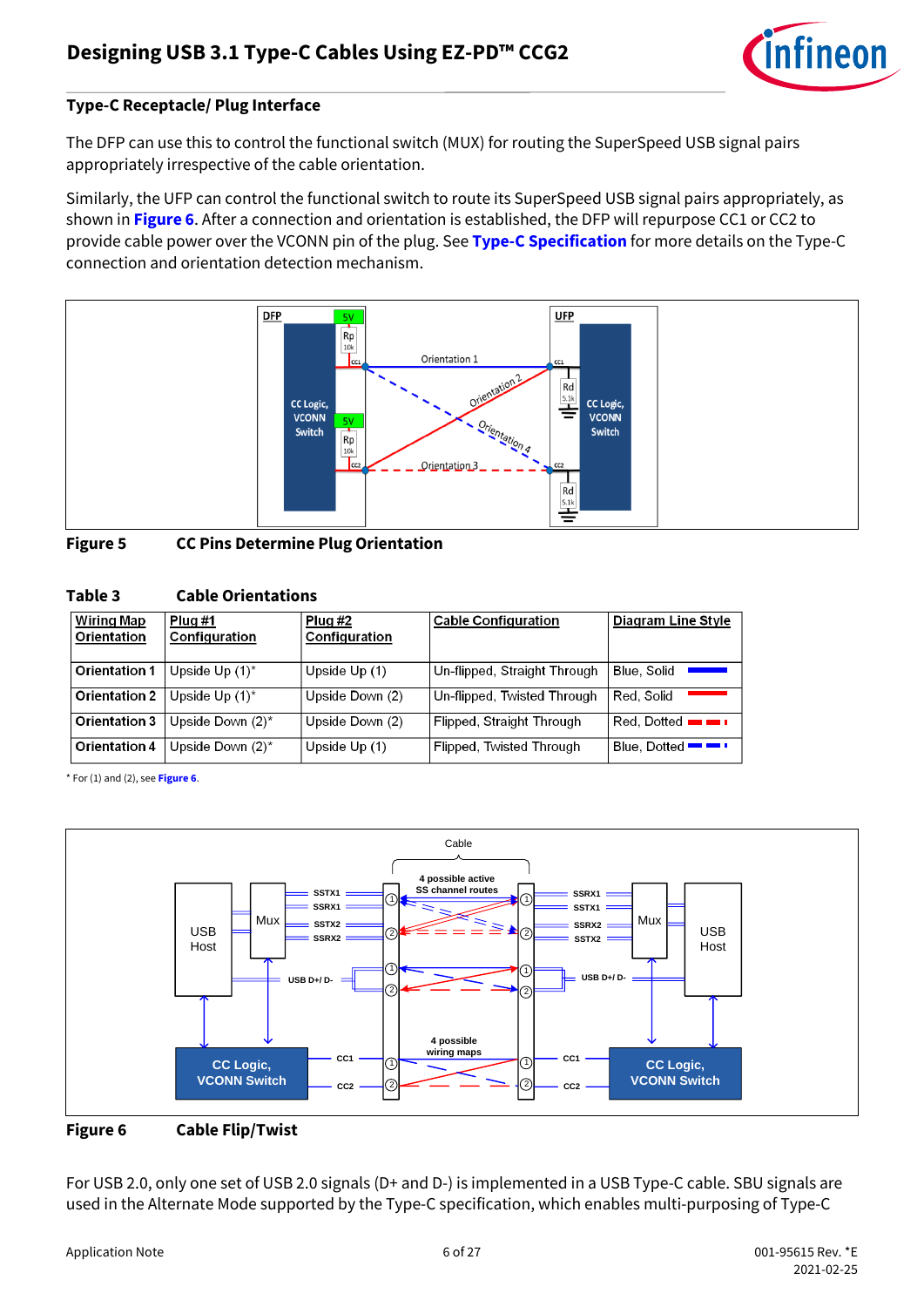

signals for alternate uses such as DisplayPort. For example, in a DisplayPort application, USB 3.0 lines are used for video transmission and the SBU lines for audio transmission. See **[Appendix A](#page-20-0)**, which shows a possible application of alternate mode in an Accessory cable. See **[Type-C Specification](http://www.usb.org/developers/usbtypec/)** for more on Alternate modes.

### <span id="page-6-0"></span>**3.1 Possible Type-C Cable Assemblies**

The following USB Type-C cables are defined by **[Type-C specification](http://www.usb.org/developers/usbtypec/)**:

- USB Full-Featured Type-C cable, a USB Type-C to Type-C cable that supports USB 2.0 and USB 3.1 data operation. This cable also includes SBU wires.
- USB 2.0 Type-C cable with a USB 2.0 Type-C plug at both ends for USB 2.0 applications
- Captive cable with either a USB Full-Featured Type-C plug or USB 2.0 Type-C plug at one end

**[Table 4](#page-6-1)** lists various Type-C standard cable assemblies in the perspective of electronic marking of cables.

| Plug 1 | Plug <sub>2</sub> | <b>USB Version</b> | <b>Current Rating</b> | USB PD (BMC) | <b>Electronic Marking</b> |
|--------|-------------------|--------------------|-----------------------|--------------|---------------------------|
| Type-C | Type-C            | <b>USB 2.0</b>     | 3 A                   | Supported    | Optional                  |
|        |                   |                    | 5 A                   |              | Required                  |
| Type-C | Type-C            | USB 3.1            | 3A                    | Supported    | Required                  |
|        |                   |                    | 5 A                   |              | Required                  |

<span id="page-6-1"></span>

| Table 4 | <b>USB Type-C Standard Cable Assemblies</b> |
|---------|---------------------------------------------|
|---------|---------------------------------------------|

As listed in **[Table 4](#page-6-1)**, all cables that are either full-featured or are rated at more than 3 A current need to be electronically marked cables. Electronic marking is optional for USB 2.0 cables rated at 3 A, while it is needed for USB 3.1 cables rated at 3 A.

Various USB Type-C to USB legacy cable and adapter assemblies are also defined by the **[Type-C specification](http://www.usb.org/developers/usbtypec/)** such as the following:

- USB 3.1/USB 2.0 Type-C (Type-C plug) to Legacy Host cable (Standard-A plug)
- USB 3.1/USB 2.0 Type-C (Type-C plug) to Legacy Device cable (Standard-B plug)
- USB 3.1/USB 2.0 Type-C (Type-C plug) to Legacy Micro/ Mini Device cable (Micro/ Mini-B plug)
- USB 3.1 Type-C (Type-C plug) to Legacy Standard-A adapter (Standard-A receptacle)
- USB 2.0 Type-C (Type-C plug) to Legacy Micro-B adapter (Micro-B receptacle)

See **[Type-C specification](http://www.usb.org/developers/usbtypec/)** for more details.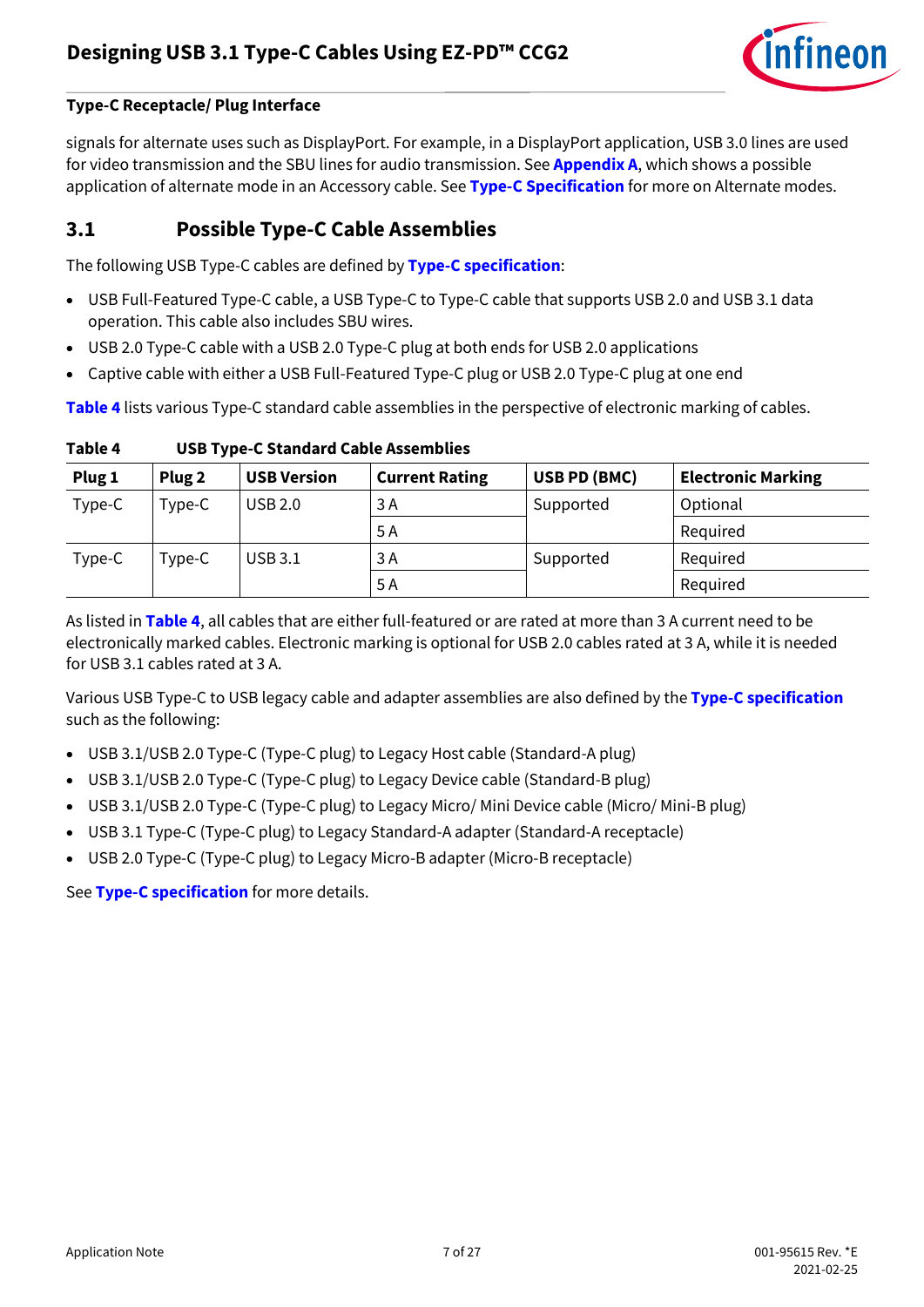

#### **USB Power Delivery**

## <span id="page-7-0"></span>**4 USB Power Delivery**

USB Power Delivery (PD) is a new USB standard that increases the power delivery over VBUS from 7.5 W to 100 W (with voltage/ current as high as 20V/ 5A). With USB Power Delivery**,** the power direction is no longer fixed: Both hosts and devices can act as either a Provider (a Type-C port that sources power over VBUS) or a Consumer (a Type-C port that sinks power from VBUS) of power. For example, a monitor can be powered from the wall charger and, in turn, can power a notebook and a hard disk drive, as shown in **[Figure 7](#page-7-2)**.



<span id="page-7-2"></span>**Figure 7 USB-PD: One Power Adapter for the Desk**

The USB PD specification provides more flexible power delivery with data over a single cable without the need for a device driver. It has the potential to minimize waste as it becomes a standard for charging devices that are not satisfied by the Battery charging specification, version 1.2. This standardization was driven as a means to increase charger reuse and, thus, reduce electronic waste.

This specification, in addition to providing mechanisms to negotiate power, can be used for standard- and vendor-defined messaging needed for custom cable applications. It also enables the discovery of cable capabilities such as supported speeds and current levels.

USB PD Specifications, Revision 1.0, covered a power negotiation method over VBUS line of the USB bus (using BFSK modulation over VBUS). USB PD Specifications, Revision 2.0, recommends the method of using power delivery protocol messages over the CC.

The USB Power Delivery specification is guided by the following principles:

- 1. Works seamlessly with legacy USB devices
- 2. Compatible with existing compliant USB cables
- 3. Minimizes potential damage from non-compliant cables
- 4. Optimized for low-cost implementations

See the **[USB PD specification](http://www.usb.org/developers/powerdelivery/)** for more details.

### <span id="page-7-1"></span>**4.1 SOP\* Communication in USB PD**

A Power Delivery communication starts with sequences of special symbols (called K-code marker) to delineate the start of a packet. K-codes are special symbols provided by the 4b5b line-encoding scheme used in PD communication to delineate packet boundaries.

In addition to encoding data, K-codes are used for special control functions, such as a hard reset and cable reset. The special K-code sequence signifying a start of sequence is called "Start Of Packet" (SOP). Three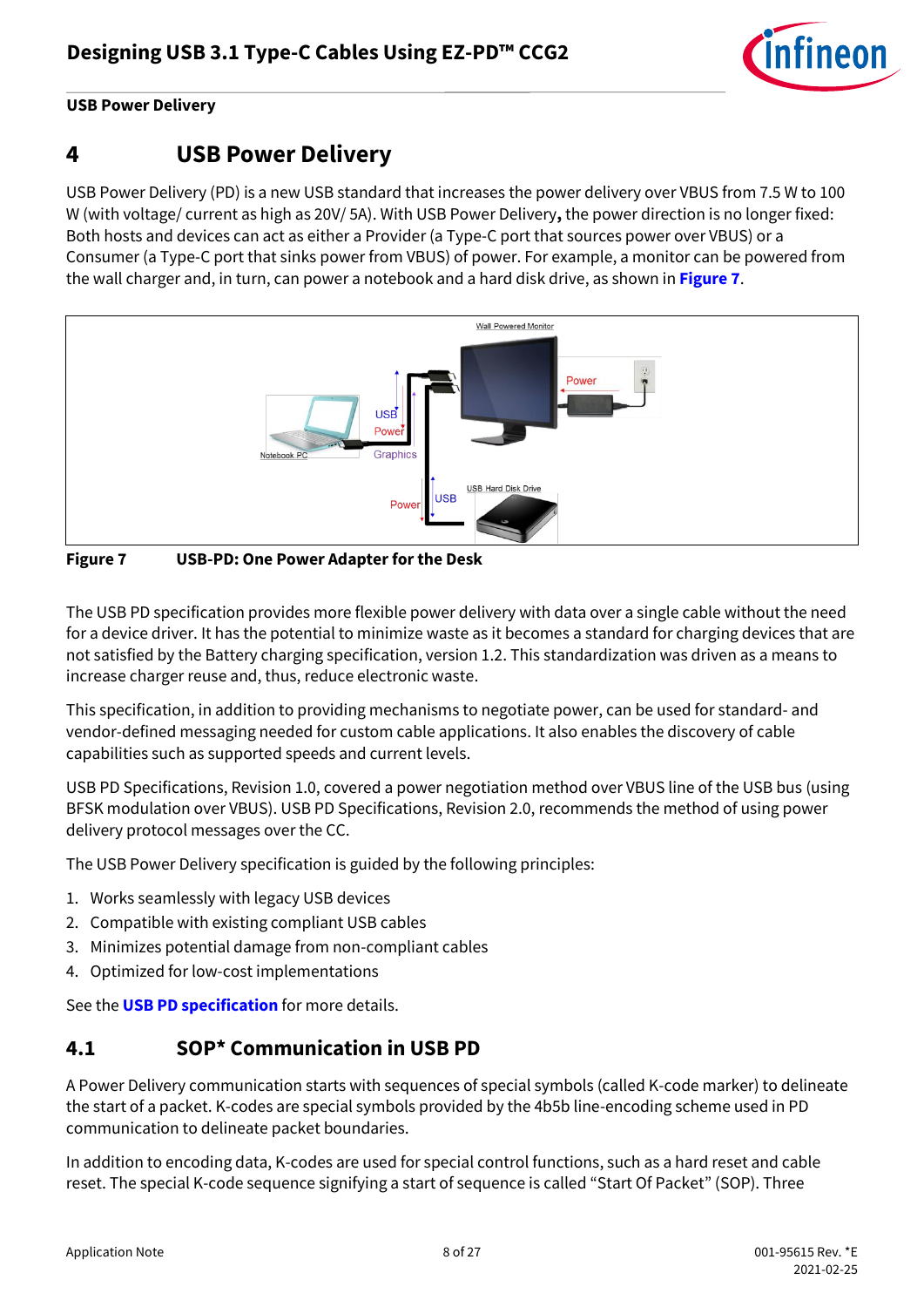

#### **USB Power Delivery**

sequences are defined: SOP, SOP', and SOP''. SOP\* is used to refer all the three SOP sequences. **[Figure 8](#page-8-0)** defines and differentiates SOP\* packets:

- **SOP Packet:** Any Power Delivery packet that starts with an SOP sequence. The communication between Port Partners (DFP and UFP) uses SOP packets. These packets are not recognized by either Cable Plug.
- **SOP' Packet:** Any Power Delivery packet that starts with an SOP' sequence used to communicate with a Cable Plug. SOP' packets are recognized by the electronics in the Cable Plug attached to the DFP (cable plug marked SOP' in **[Figure 8](#page-8-0)**) and are not recognized by the other Cable Plug or the port partner in UFP.
- **SOP'' Packet:** Any Power Delivery packet that starts with an SOP'' sequence used to communicate with a Cable Plug when SOP' packets are being used to communicate with the other Cable Plug. SOP'' packets are recognized only by the electronics in the Cable Plug attached to the UFP (cable plug marked SOP" in **[Figure](#page-8-0)  [8](#page-8-0)**) and are not recognized by the other Cable Plug attached to the DFP or the port partner in UFP.

*Note: The term "Cable Plug" in the SOP'/SOP'' communication case is used to represent a logical entity in the cable that is capable of PD communication. These entities may or may not be physically located in the plug.*

Response to SOP" packets by the cable plug attached to UFP is optional, but the response to SOP' packets by the cable plug attached to DFP is mandatory in an EMCA.



<span id="page-8-0"></span>**Figure 8 SOP\* Communication**

SOP\* communication takes place over a single wire (CC). This means that SOP\* communication periods must be coordinated to prevent important communication from being blocked. Communications between the Port Partners (SOP packets) take precedence, implying that communications with the Cable Plug (SOP'/ SOP" packets) can be interrupted. See **[USB PD specification](http://www.usb.org/developers/powerdelivery/)** for more details.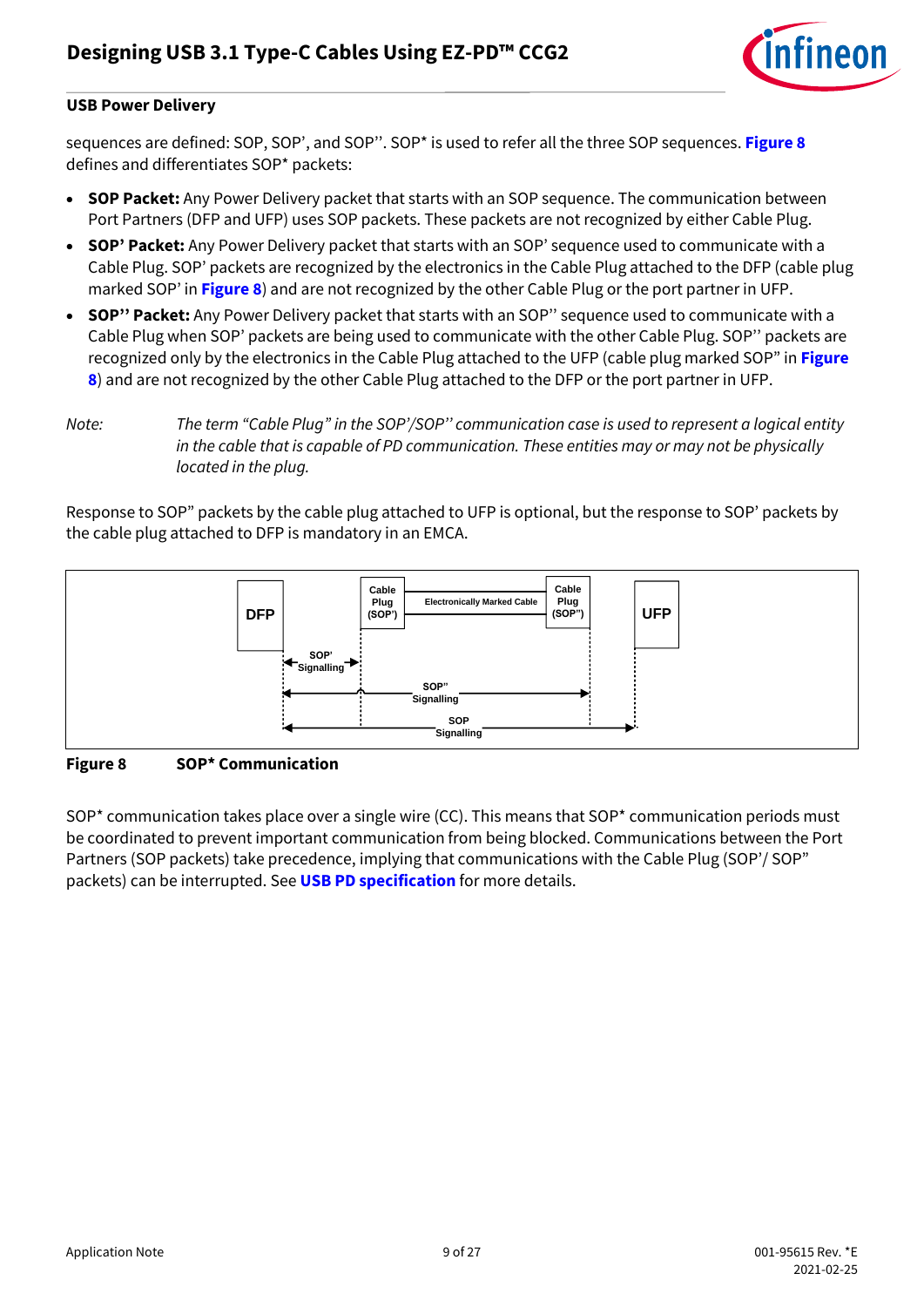

#### **CCG2 Overview**

## <span id="page-9-0"></span>**5 CCG2 Overview**

EZ-PD CCG2 is a USB Type-C cable controller that complies with the latest USB Type-C and PD standards. Salient features of CCG2 are:

- Uses industry-standard 32-bit, 48-MHz Arm®Cortex® -M0 processor and 32 KB flash
- Integrates a single Type-C Transceiver, termination resistors<sup>3</sup> (R<sub>P</sub>, R<sub>D</sub>, and R<sub>A</sub> shown in **[Figure 4](#page-4-2)**) and systemlevel ESD (8-kV contact, 15-kV air)
- Available in 20-ball, 1.63 mm × 2.03 mm WLCSP and 14-pin, 2.5 mm x 3.5 mm x 0.6 mm DFN packages
- Provides a complete one-chip hardware and firmware solution for a USB Type-C EMCA
- Capable of operating from three power sources: VCONN1, VCONN2, and VDDD
- Two independent VCONN rails with integrated isolation between the two

CCG2 provides a complete USB Type-C and USB Power Delivery port control solution for passive cables, active cables, and powered accessories. **[Table 5](#page-9-1)** shows the available CCG2 parts for various applications.

#### <span id="page-9-1"></span>**Table 5 EZ-PD CCG2 Product options**

| <b>Features</b> | <b>CYPD2103</b>           | <b>CYPD2104</b>        | <b>CYPD2105</b>           |
|-----------------|---------------------------|------------------------|---------------------------|
| Application     | Passive Cable             | Accessory <sup>4</sup> | Active Cable <sup>5</sup> |
| Package         | 20-ball WLCSP, 14-pin DFN | 20-ball WLCSP          | 20-ball WLCSP             |

See the **[CCG2 datasheet](http://www.cypress.com/?rID=108632)** for more details.

l

<sup>&</sup>lt;sup>3</sup> See **[Type-C Specification](http://www.usb.org/developers/usbtypec/)** for more details on termination resistors.

<sup>4</sup> An upstream-facing port (UFP) with the form factor of a cable or dongle.

<sup>5</sup> Electronically Marked Cable Assembly with a re-driver to condition USB data signals.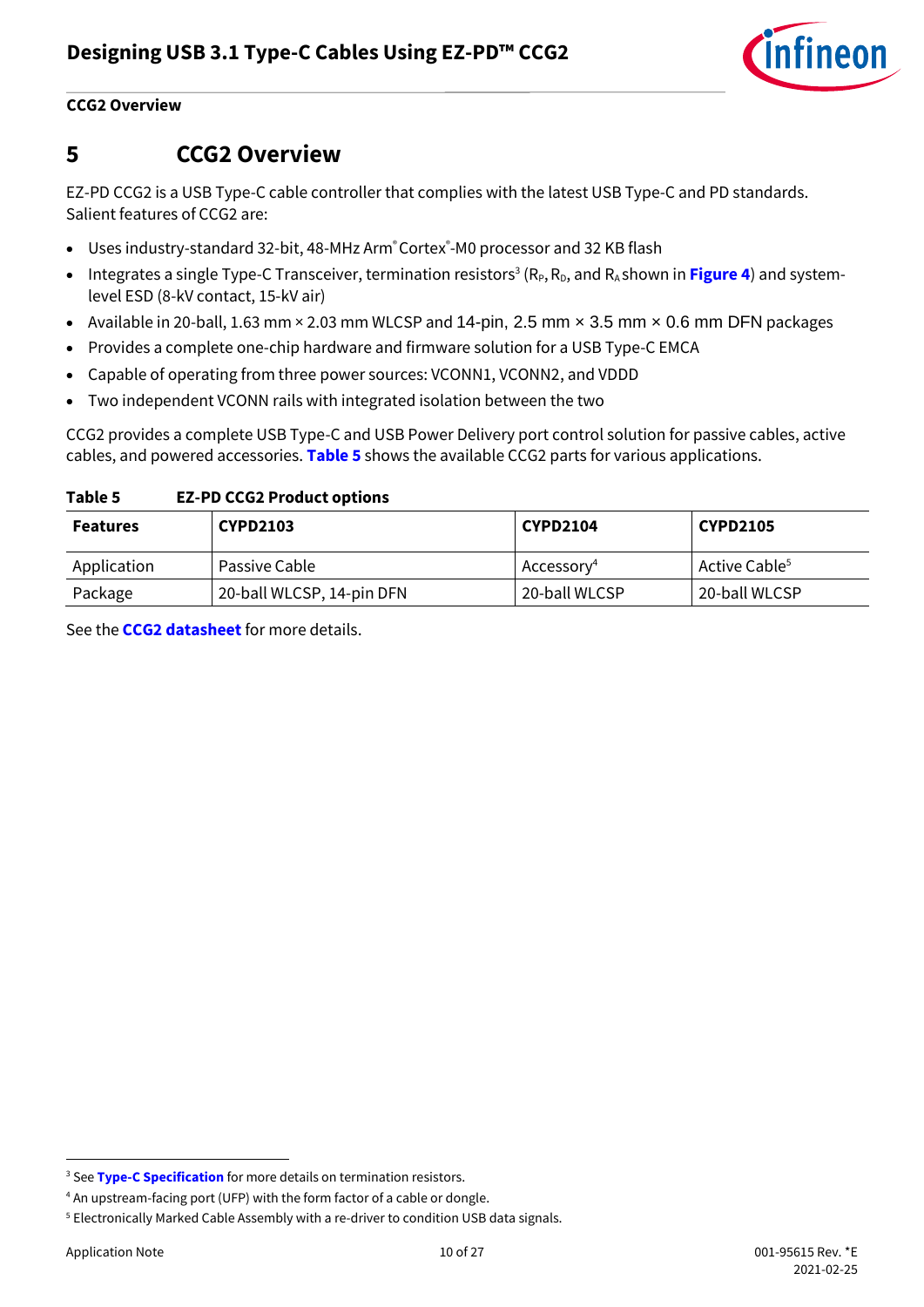

#### **EMCA Applications**

## <span id="page-10-0"></span>**6 EMCA Applications**

All USB full-featured Type-C cables are electronically marked. Such cables incorporate electronics that require VCONN as the cable power. This provides a method to determine the characteristics of the cable, such as its current-carrying capability, performance, and vendor identification (USB Type-C Cable ID function).

Characteristics of the cable include:

- Product type, such as Passive cable, Active cable, and Alternate mode adapter
- Cable hardware and firmware version assigned by the vendor
- The other end of Type-C cable: indicating if the cable is a Type-C to Type-C or a Type-C to legacy cable or a Type-C to receptacle, and so on
- Cable latency: indicates the latency of cables
- Current-handling capability (1.5 A, 3 A or 5 A)
- SOP" controller present or not: indicating if the cable is enabled for SOP" response by the electronics at the UFP end of the cable
- USB SuperSpeed signaling support: indicating the speed supported by the USB data signals in the cable (USB 2.0 or USB 3.1, Gen 1 and Gen 2)

#### See the **[USB PD specification](http://www.usb.org/developers/powerdelivery/)**.

An EMCA can be any one of the following types:

- Passive EMCA: An EMCA that does not modify the USB data signals
- Active EMCA: An EMCA with additional electronics to condition the USB data signals, such as drivers, to allow for implementing longer cables
- Accessory: A UFP with the form factor of a cable or dongle

EMCA cables can be implemented with or without the VCONN wire extending through the cable. EMCA cables with the VCONN wire extending through the cable (Refer to section **[Passive EMCA with One CCG2 per Cable](#page-12-0)** for more details) need isolation elements. These isolation elements prevent VCONN from traversing end-to-end through the cable. In EMCA cables in which the VCONN wire does not extend through the cable (Refer section **[Passive EMCA with One CCG2 per Cable](#page-14-0) Plug (Two Chips per Cable) - SOP' Response Only** for more details), an SOP' element is required at each end of the cable. In this case, no isolation elements are needed.

Some of the key application-level requirements for EMCA applications are as follows:

- Support USB-PD protocol as defined in the PD 2.0 specification
- Support SOP' and SOP" as defined in the PD 2.0 specification
- Support an integrated  $R_a$  resistor on the VCONN
- The ability to power the chip from VCONN
- Integrated isolation between the two VCONN pins (VCONN1 and VCONN2)
- Ability to disconnect the  $R_a$  resistor to conserve power
- Integrated system-level ESD protection on CC and VCONN pins
- Integrated bootloader to support a firmware update over CC
- Cable authentication using a secure external EEPROM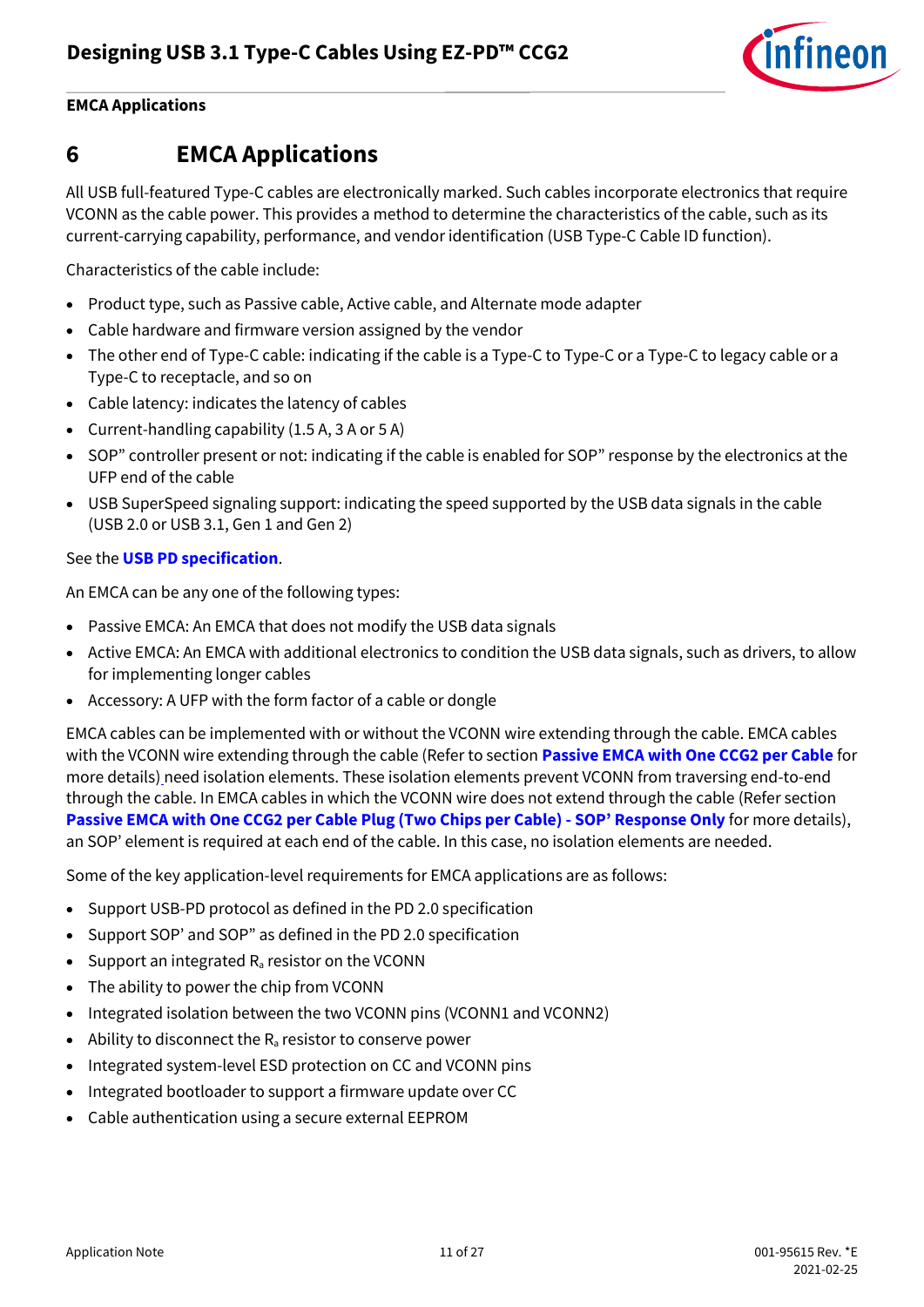

## <span id="page-11-0"></span>**7 CCG2 in Passive EMCA Applications**

EZ-PD CCG2 is targeted at electronically marked cable assemblies. This section describes two representative applications of CCG2 in passive EMCAs. (Additional applications are described in the **[Appendix](#page-20-0)**). In each application, CCG2 and associated circuits are assembled into one or both ends of a cable called the "plug" (see **[Figure 9](#page-11-2)**). Inside each plug housing or mold, the chips are assembled on PCBs called "paddle boards." Each EMCA includes at least one plug with a CCG2, which responds to identification commands from the USB Host over the CC.



#### <span id="page-11-2"></span>**Figure 9 USB Type-C Plug Housing**

The two examples in this section show the application of CCG2 in passive EMCAs. Before discussing CCG2 in passive EMCA applications, the CCG2 power subsystem is discussed to promote a better understanding of the VCONN signal handling.

### <span id="page-11-1"></span>**7.1 CCG2 Power Subsystem**

CCG2 can operate from one of the three power sources: VCONN1, VCONN2, or VDDD.

VCONN1 and VCONN2 pins can be used as connections to the VCONN pins in a USB Type-C cable system. Each of these inputs supports operation from 4.0 V to 5.5 V. An internal isolation between VCONN1 and VCONN2 pins is provided, allowing them to be at different levels simultaneously, as shown in **[Figure 10](#page-12-1)**. These internal diodes act as the isolation elements needed to implement an EMCA solution with the VCONN wire extending through the cable.

CCG2 can also operate from 2.7 V to 5.5 V when operated from the VDDD supply pin. In this mode of operation, VCONN1 and VCONN2 must not be connected in the system. In applications in which the VCONN pins are used as supply sources, the VDDD pin can be used as an output voltage.

The internal GPIO buffers of CCG2 are powered from VDDIO rail. Typically, this rail will be shorted to VDDD in cable applications.

For more details on Power subsystem, see the **[CCG2 datasheet](http://www.cypress.com/?rID=108632)**.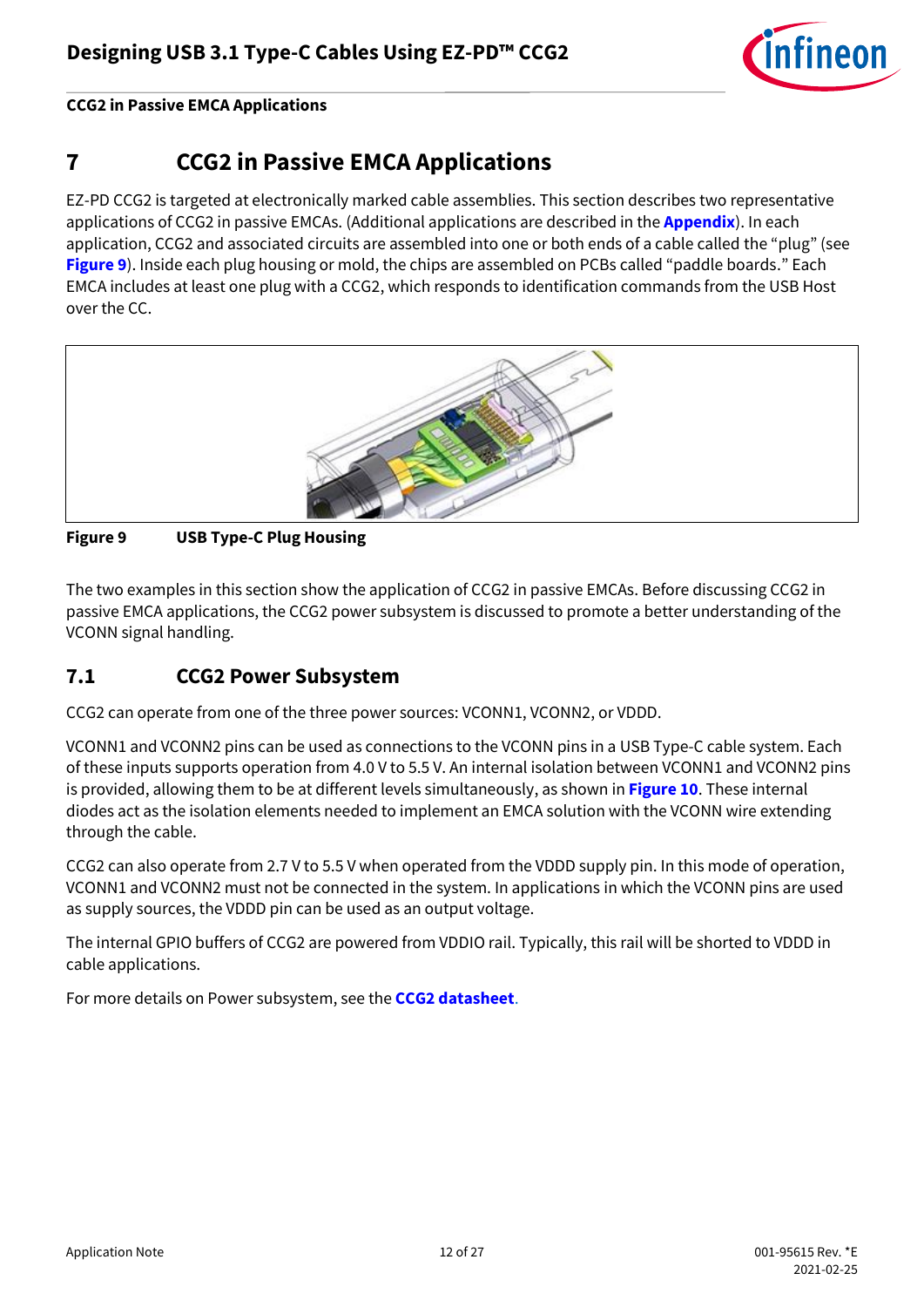



<span id="page-12-1"></span>**Figure 10 CCG2 Power and Bypass Scheme**

## <span id="page-12-0"></span>**7.2 Passive EMCA with One CCG2 per Cable**

This EMCA solution contains a CCG2 chip in only one of its plugs. This solution requires the single VCONN wire to run through the cable, so that the chip can be powered irrespective of which plug is connected to the host (DFP).



<span id="page-12-2"></span>**Figure 11 Passive EMCA Solution with One CCG2 per Cable**

In this case, the CCG2 will respond only to SOP' packets. After the cable is enumerated, the host may shut down the VCONN supply. One of the key and unique requirements for this application is the ability to power the chip from two separate VCONN pins.

#### **Pros:**

This solution needs only one CCG2 chip at one of the cable ends.

### **Cons:**

This solution increases the wire cost (needed for the VCONN signal to run through the cable).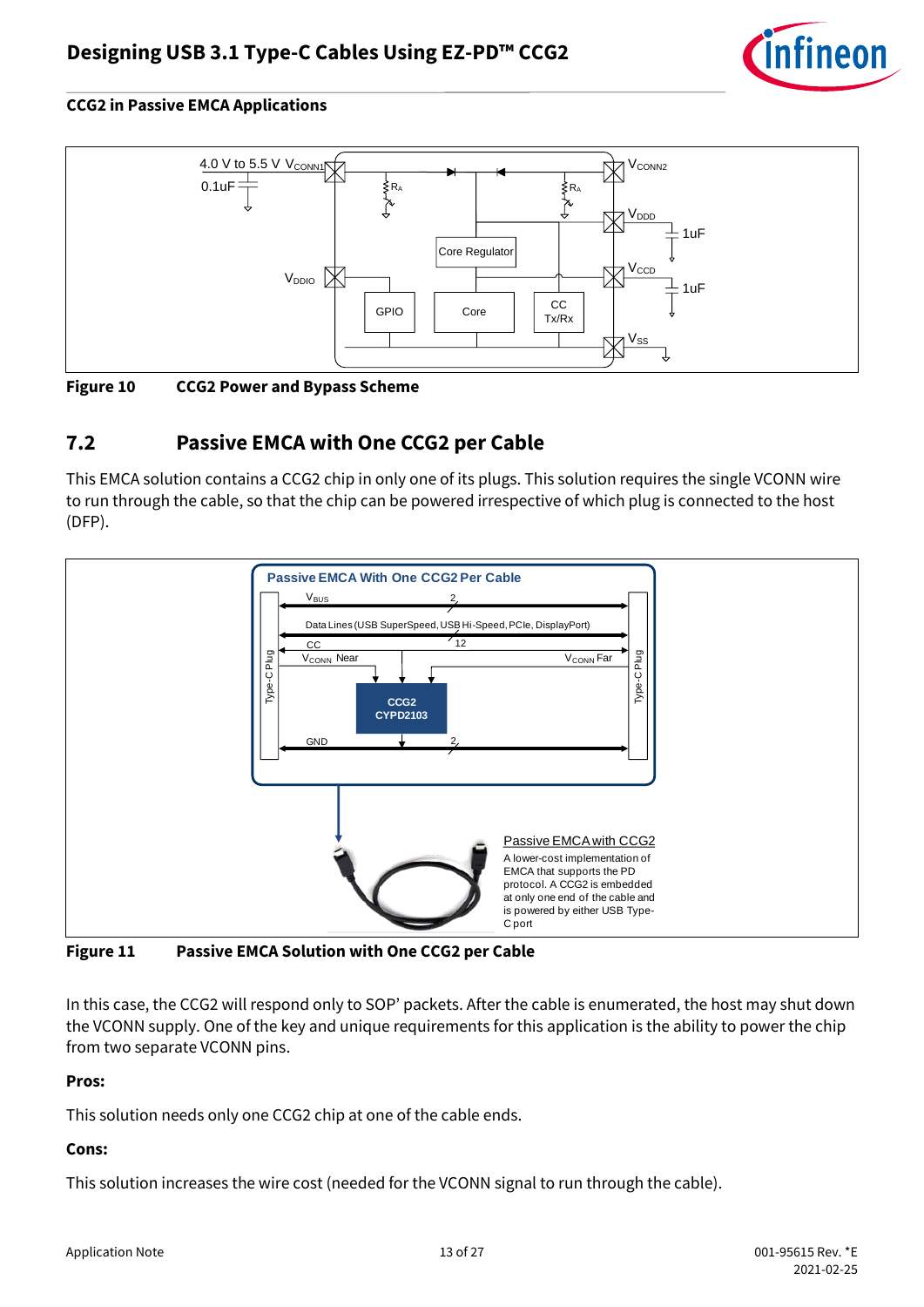

**[Figure 11](#page-12-2)** shows the block diagram for the Passive EMCA solution with one CCG2 per cable, while **[Figure 12](#page-13-0)** shows the schematic. As shown in **[Figure 12](#page-13-0)**, VCONN from one end of the cable is to be connected to VCONN1 of the CCG2; VCONN from the other end of the cable is to be connected to VCONN2 of CCG2.

For the single-chip solution, GPIO (ball D3 of the WLCSP package/pin 13 of the DFN package) must be left floating to disable the SOP" response. When this GPIO is left floating, the CYPD2103 is configured to always respond to SOP' packets only. The response to SOP'/ SOP" packets is not dynamically determined based on the connection to UFP or DFP.

This will be used in the case of a one-chip solution (cable with one CCG2 chip for the whole cable) in which the chip may get powered either from VCONN1 or VCONN2, based on the cable orientation. Irrespective of the end of the cable, CCG2 will always respond to SOP' packets only irrespective of whether it is powered from VCONN1 or VCONN2.



#### <span id="page-13-0"></span>**Figure 12 CCG2 Single-Chip EMCA Schematic**

*Note: [Figure 12](#page-13-0) is for representative purposes only and is based on a WLCSP package. For DFN reference, see* **[Appendix](#page-23-1)***.*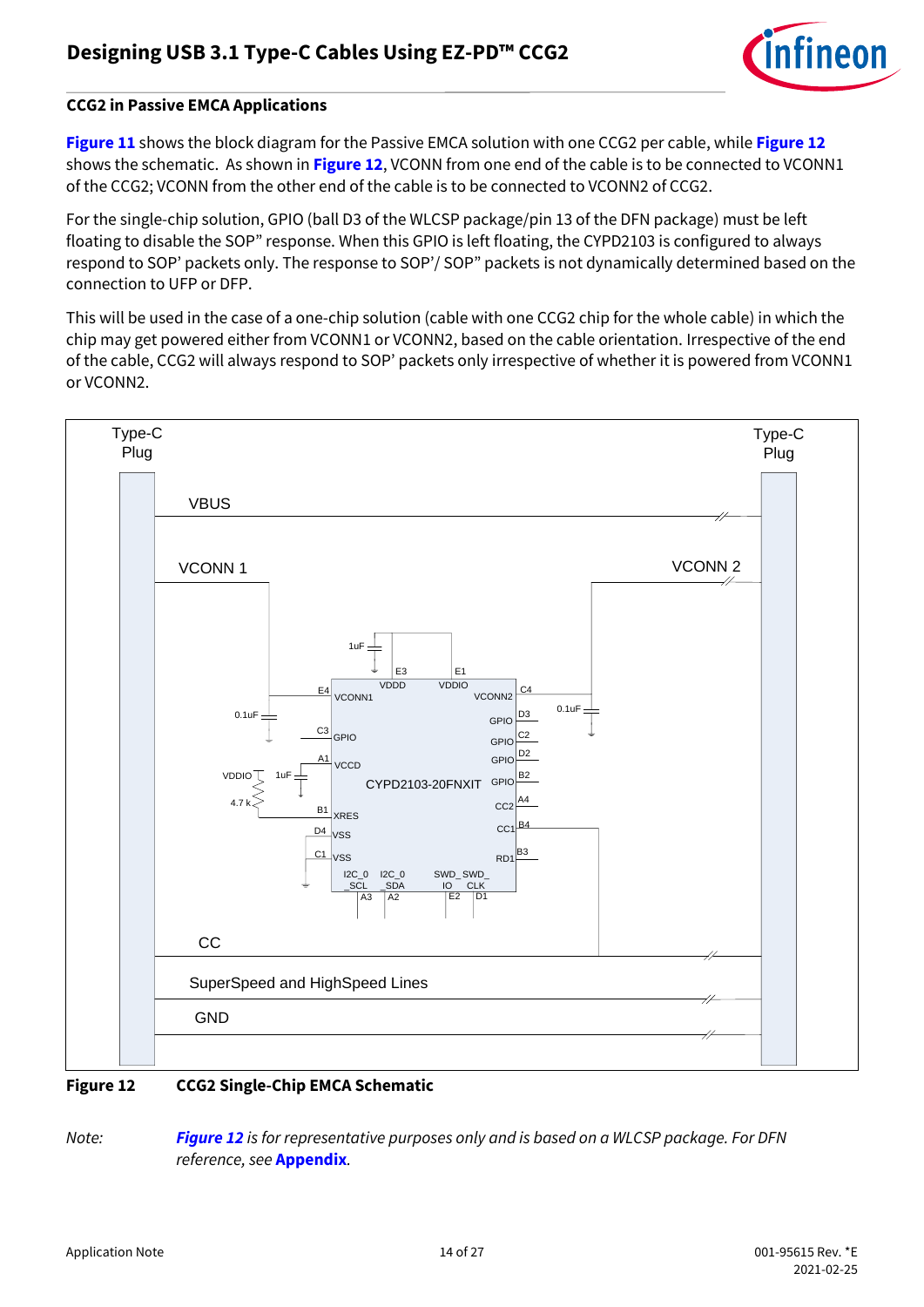

## <span id="page-14-0"></span>**7.3 Passive EMCA with One CCG2 per Cable Plug (Two Chips per Cable) - SOP' Response Only**

This EMCA solution contains two CCG2 chips – one in each plug. In this solution, the VCONN signal does not run through the cable, but stops at the CCG2 device in each plug. In this case, only one CCG2 is powered at a time, depending on which is nearer to the DFP that supplies VCONN. The powered CCG2 responds to SOP' packets only. After the cable is enumerated, the host may shut down the VCONN supply.

#### **Pros:**

This solution saves wire cost (needed for VCONN signal if it runs across the device).

#### **Cons:**

This solution needs two CCG2 chips, one at each cable end.



<span id="page-14-1"></span>**Figure 13 Passive EMCA Solution with One CCG2 per Cable Plug**

**[Figure 13](#page-14-1)** depicts the block diagram and **[Figure 14](#page-15-0)** shows the schematic for the Passive EMCA solution with two CCG2 chips per cable, with one getting powered. As shown in **[Figure 14](#page-15-0)**, VCONN from either end of the cable is connected to VCONN1 of CCG2 at the respective end. GPIO (ball D3 of the WLCSP package/ pin 13 of the DFN package) can be left floating or pulled LOW.

Whichever way the cable gets connected, one CCG2 always gets powered through VCONN1, and it will respond to SOP' packets only.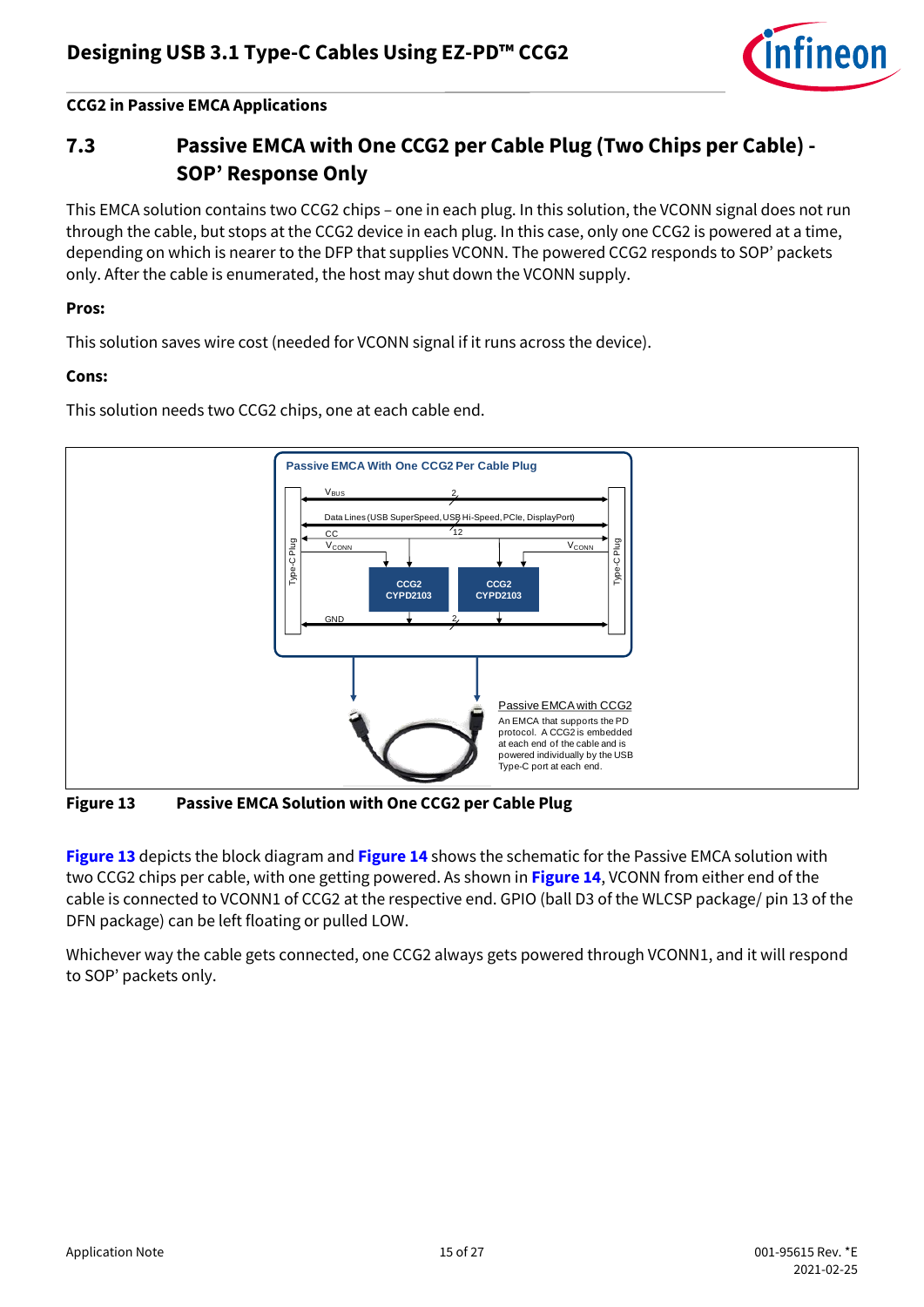



### <span id="page-15-0"></span>**Figure 14 CCG2 Two-Chip EMCA Schematic (One Chip Powered)**

*Note: [Figure 14](#page-15-0) is for representative purposes only and is based on WLCSP package. For DFN reference, see* **[Appendix](#page-24-0)***.*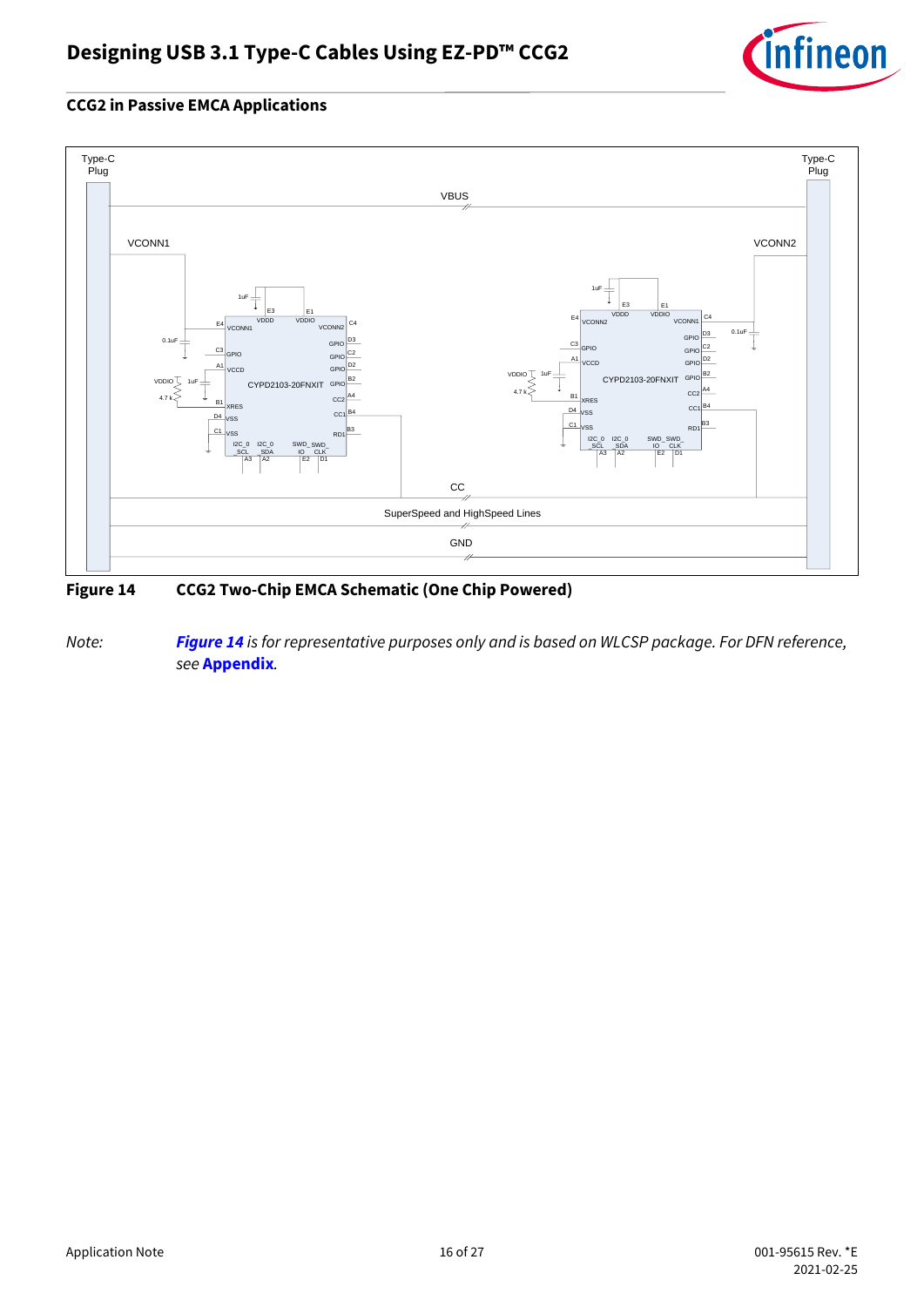

**Design Guidelines**

## <span id="page-16-0"></span>**8 Design Guidelines**

### <span id="page-16-1"></span>**8.1 Hardware Guidelines**

**[Figure 12](#page-13-0)** and **[Figure 14](#page-15-0)** show the hardware schematics for the one-chip and two-chip solutions of EMCA using CCG2. As shown in **[Figure 12](#page-13-0)**, CCG2 can be a one-chip USB Type-C cable solution with an integrated Type-C transceiver, termination resistors and system-level ESD-protection circuits. This solution requires only four external decoupling capacitors\* and a resistor to operate.

It is recommended to have provisions for probes or jumpers on SWD lines to help facilitate debug and programming at the paddle-card level. CCG2 also allows the firmware of the assembled cable to be upgraded over the CC line through the built-in bootloader.

See **AN95599 – [Hardware Design Guidelines for EZ-PDTM CCG2](http://www.cypress.com/?rID=108629)** for more details on hardware design.

*Note: \* In addition, four capacitors are needed on VBUS pins of Type-C connector (10-nF bypass capacitor per VBUS pin on the Type-C connector), according to the Type-C Specification. See* **[Type-](http://www.usb.org/developers/usbtypec/)[C Specification](http://www.usb.org/developers/usbtypec/)** *for more details.*

### <span id="page-16-2"></span>**8.2 Firmware Upgrade Guidelines**

EZ-PD CCG2 is available in three pre-programmed versions to suit various design needs, as listed in **[Table 5](#page-9-1)**. A vendor-specific cable application will need the vendor command implementation that determines the product capabilities and functionality. Contact **[Cypress](mailto:ccg2@cypress.com)** for details about the firmware and a custom application.

The CCG2 firmware has the following basic capabilities:

- 1. The firmware detects the cable plug location whether it is attached to the host port (downstream port) or the device port (upstream port).
- 2. The firmware responds to all structured VDMs (Vendor Defined Messages) with SOP' (if the cable plug-end is near to the host-end) and SOP'' (if the plug-end is near to the device-end).
- 3. The firmware responds to all Cypress-defined unstructured VDMs with SOP (for accessory mode application), SOP' (if the cable plug-end is near to the host-end) and SOP'' (if the plug-end is near to the device-end). These messages are used for firmware upgrades.
- 4. The firmware responds to a set of unstructured VDMs as reference. The VDM handlers must indicate the functionality by toggling a set of GPIOs.
- 5. The firmware includes a bootloader that is capable of upgrading the PD firmware on the device. The bootloader receives a firmware image over Cypress-defined unstructured VDMs.
- 6. The device stays in Deep-Sleep mode when the CC lines are in the Idle state and wakes up to respond to PD messages. It returns to the Deep-Sleep mode as soon as the PD bus is detected as idle.
- 7. The bootloader supports two copies of firmware (for CYPD2103 and CYPD2105). It verifies the validity of the firmware image based on the checksum before passing control to the firmware.
- 8. The SOP/ SOP" response is determined based on a GPIO (ball D3 of the WLCSP package/ pin 13 of the DFN package) status provided as an input to the CCG2 device along with VCONN1/ VCONN2 signals, as shown in **[Table 6](#page-17-2)**.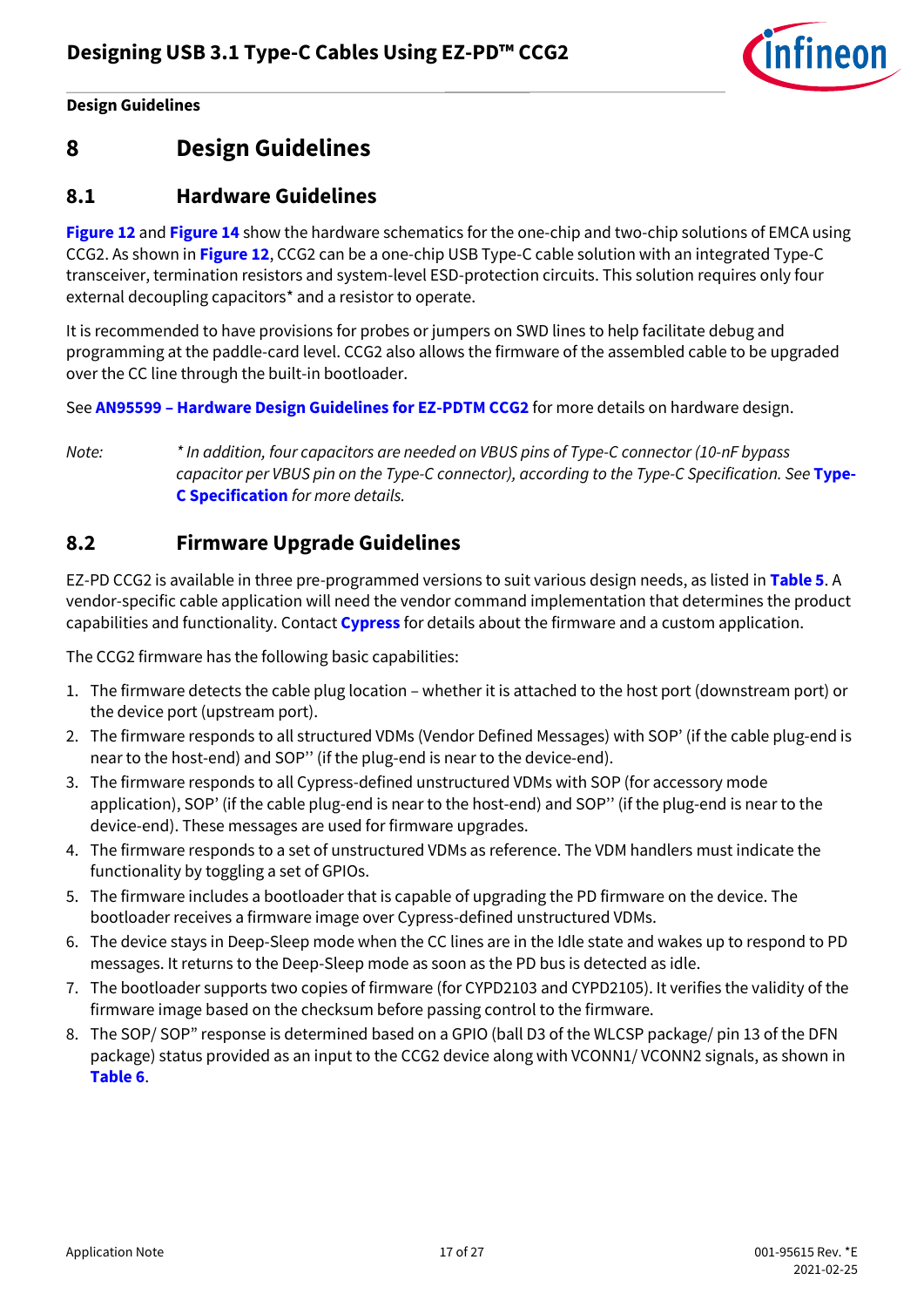

#### **Design Guidelines**

<span id="page-17-2"></span>

| Table 6            | SOP Response from the CCG2 Controller |                |      |      |
|--------------------|---------------------------------------|----------------|------|------|
| VCONN <sub>1</sub> | VCONN <sub>2</sub>                    | <b>GPIO***</b> | SOP' | SOP" |
| $x^{\star\star}$   |                                       | Floating       |      | ×    |
| $4V - 5.5V$        |                                       | Pulled LOW     |      | ×    |
| $<$ 4 V            |                                       | Pulled LOW     |      |      |

\*\* x in this table indicates Don't care.

\*\*\* GPIO is ball D3 of the WLCSP package/pin 13 of the DFN package.

CCG2 can be upgraded to keep pace with USB-IF specification changes. Contact **[Cypress](mailto:ccg2@cypress.com)** for firmware upgrades. The on-chip 32-KB flash can be programmed using the SWD interface or over the Type-C Configuration Channel (CC signal).

### <span id="page-17-0"></span>**8.2.1 Upgrade CCG2 over SWD Using MiniProg3**

A firmware upgrade using the SWD interface can be done using a PC running PSoC® Programmer™ software and a MiniProg3 programmer. This method of programming can be used on a paddle card equipped with the SWD pins or header and is typically used during product development.

For more details on the steps, see the knowledge base article **[Programming EZ-PD](http://www.cypress.com/?rID=108623)™ CCG2 Using PSoC® [Programmer and MiniProg3](http://www.cypress.com/?rID=108623)**.



**Figure 15 Upgrade over SWD (Using MiniProg3)**

### <span id="page-17-1"></span>**8.2.2 Upgrading CCG2 Firmware Over CC**

A PC running a firmware upgrade application, *cc\_flash.exe*, available at this **[webpage](http://www.cypress.com/?rID=108746)**, can be used to program CCG2 in the USB Type-C cable directly over the CC line with the help of a **[CCG1 host demo board](http://www.cypress.com/?rID=110373)**. This method can be deployed by cable manufacturers to provide upgrades to the end user or to program the firmware after the cable assembly is manufactured. CCG2 is factory-programmed with a bootloader to be first-time programmable in the field through the Type-C interface.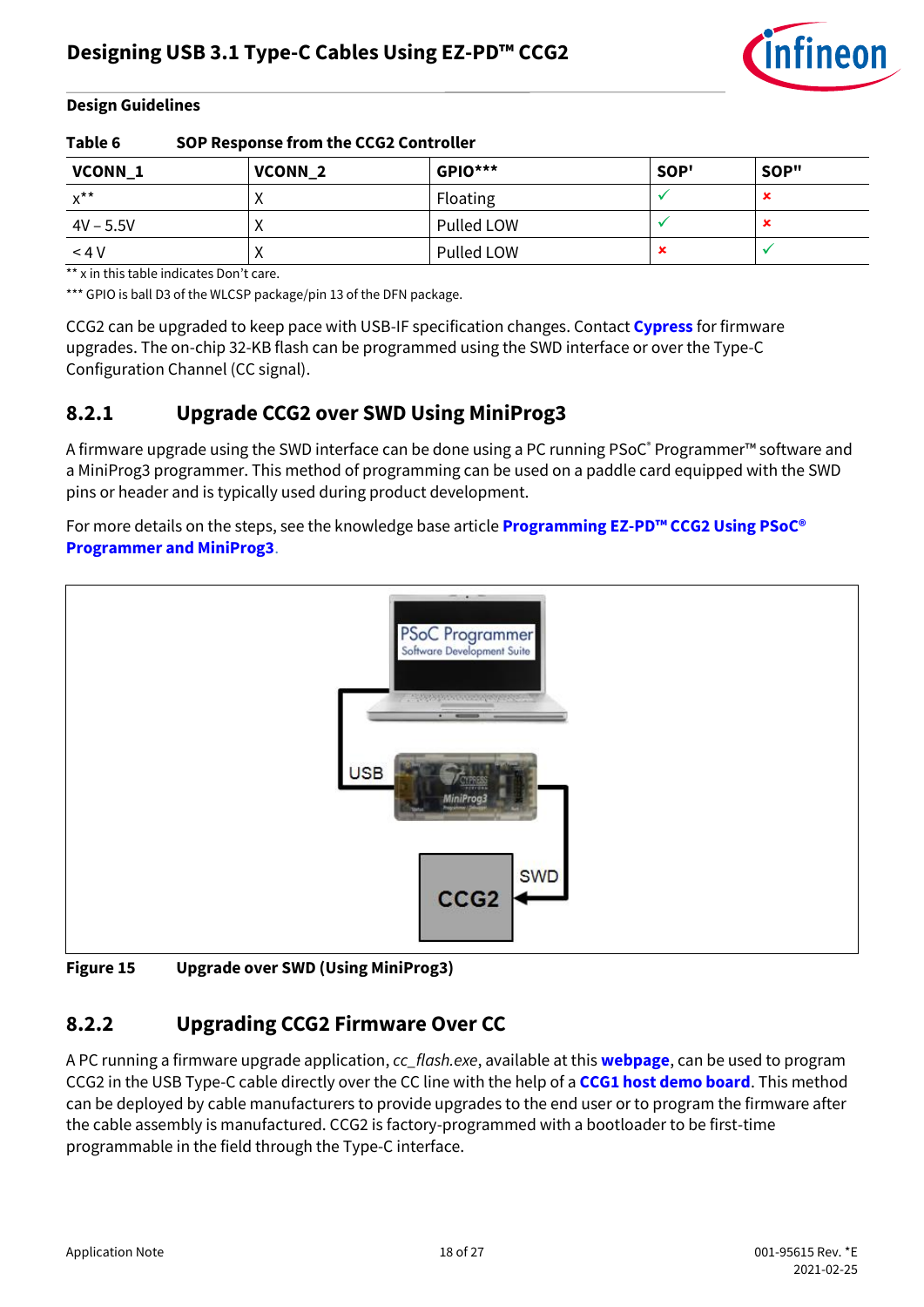

#### **Design Guidelines**



**Figure 16 Upgrade Using CC**

The USB-Serial Bridge in the **[CCG1 host demo board](http://www.cypress.com/?rID=110373)** acts as an USB-I <sup>2</sup>C Master bridge. The USB-Serial bridge communicates with the CCG1 Type-C Host Controller's I<sup>2</sup>C slave interface. CCG1 is a USB Type-C port controller with PD that complies with the latest USB Type-C and PD standards, which provides a complete solution to add USB Type-C and PD support to power adapters, notebooks, tablets, monitors, and EMCA with up to 100 W of power delivery. For more details on CCG1, see the **[CCG1 webpage](http://www.cypress.com/CCG1/)**.

The Cypress-provided configuration utility, *cc\_flash.exe*, sends I<sup>2</sup>C commands to CCG1 Type-C Host Controller via a USB-Serial Bridge.

The CCG1 Type-C host controller is configured to communicate with the EMCA over the Type-C Interface. The CCG1 firmware detects the presence of an EMCA and applies VCONN. It tunnels I<sup>2</sup>C commands received via the USB-Serial Bridge to the EMCA in the form of structured and unstructured VDMs.

For more details on the steps, see the knowledge base article **[Upgrading the Firmware of EZ-](http://www.cypress.com/?rID=108628)PD™ CCG2 [Devices Over CC](http://www.cypress.com/?rID=108628)**.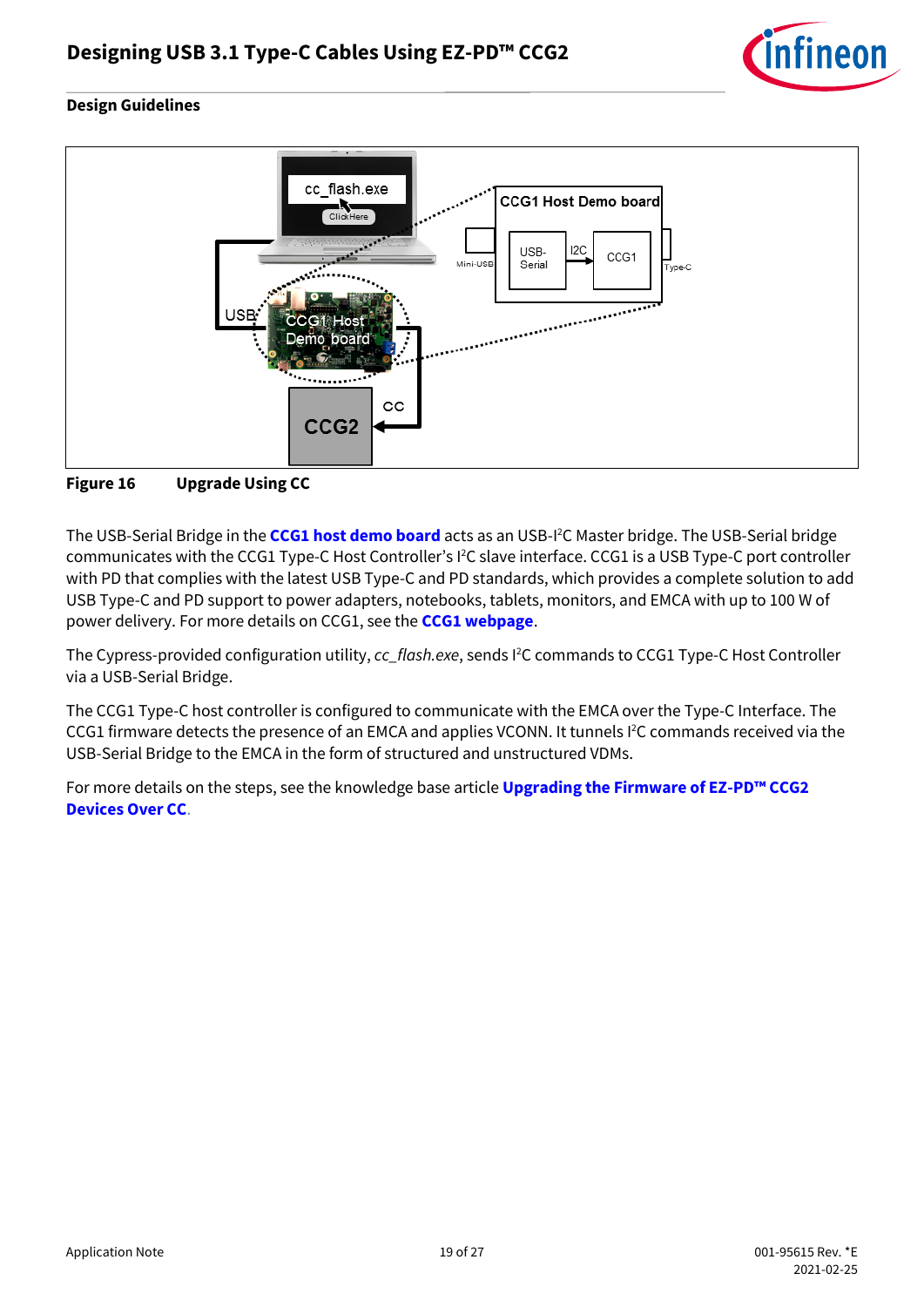

#### **Summary**

## <span id="page-19-0"></span>**9 Summary**

This application note discussed various aspects related to the design of passive USB 3.1 Type-C cable using CCG2. Customers can bring cost-optimized Type-C-compliant EMCAs to market faster with CCG2, an Arm Cortex-M0-based cable controller with 32 KB flash, requiring minimal external passive components or analog circuits.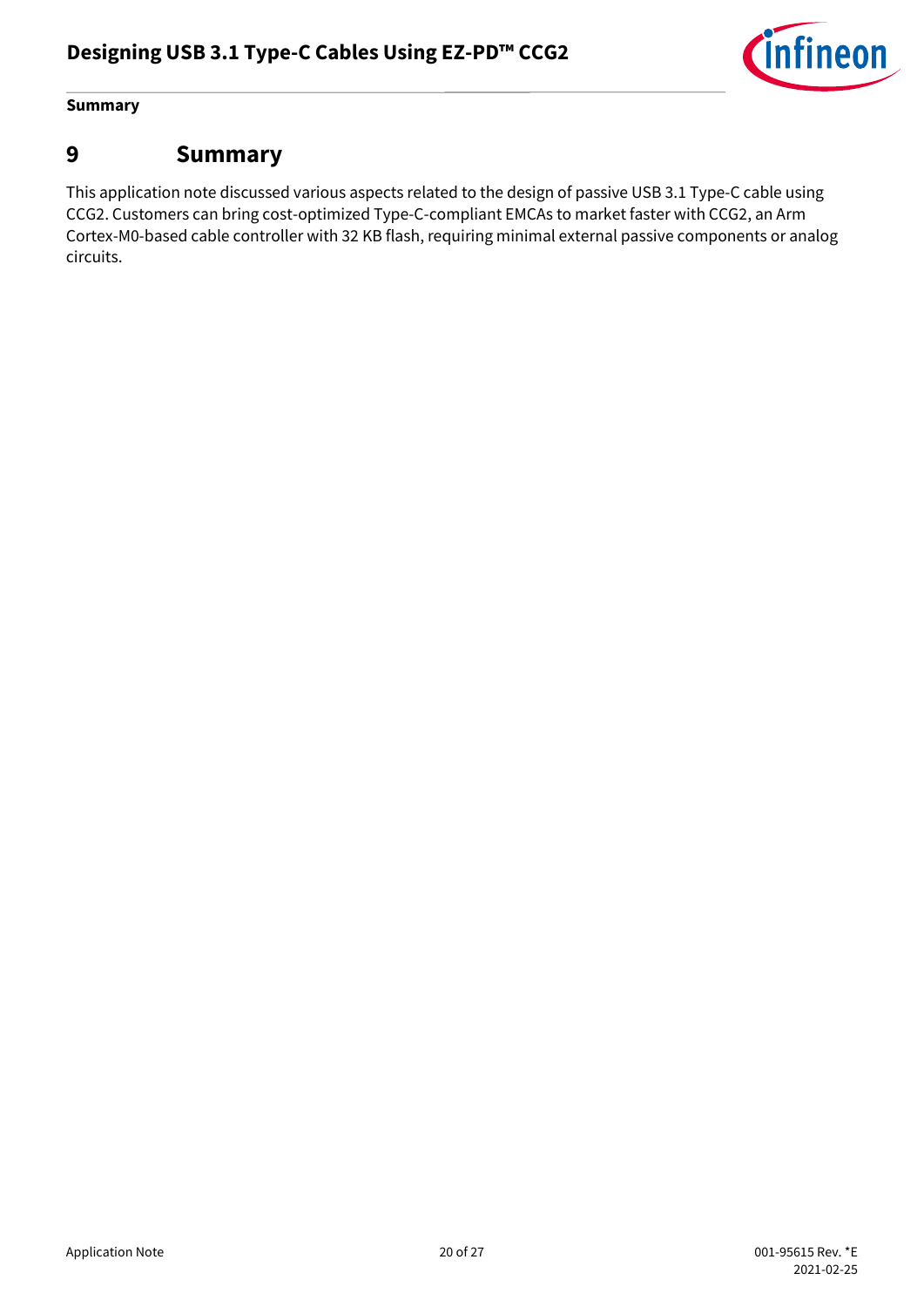

**Appendix A - Other CCG2 Applications**

## <span id="page-20-0"></span>**10 Appendix A - Other CCG2 Applications**

This section discusses possible CCG2 applications besides passive EMCA cables. Key application requirements are the same as those listed in the **[EMCA applications](#page-10-0)** section.

### <span id="page-20-1"></span>**10.1 Active EMCA Solution with One CCG2 per Cable – SOP' Response Only**

The main function of an active EMCA is to provide signal conditioning by adding a re-driver on the data path. Active cables that require configuration/signal conditioning (referred to as managed active cables) use USB Power Delivery Structured vendor defined messages (VDMs –SOP' packets) to discover and configure the cable. Some managed active cables only have a single USB PD controller in the cable that responds to USB PD Structured VDMs (SOP' packets only).

A Type-C active EMCA solution requires a CCG2 for electronic marking in addition to the signal-conditioning device (Re-driver in **[Figure 17](#page-20-2)**). This solution draws power from the VCONN input to the cable. Such a cable advertises itself as an active cable by placing the  $R_a$  resistor on the VCONN line and an  $R_d$  resistor on the CC line. Unlike a passive EMCA, the host providing the power on VCONN does not shut down power.



<span id="page-20-2"></span>**Figure 17 Active EMCA Solution with One CCG2 per Cable**

Contact **[Cypress](mailto:ccg2@cypress.com)** for the firmware solution for this application.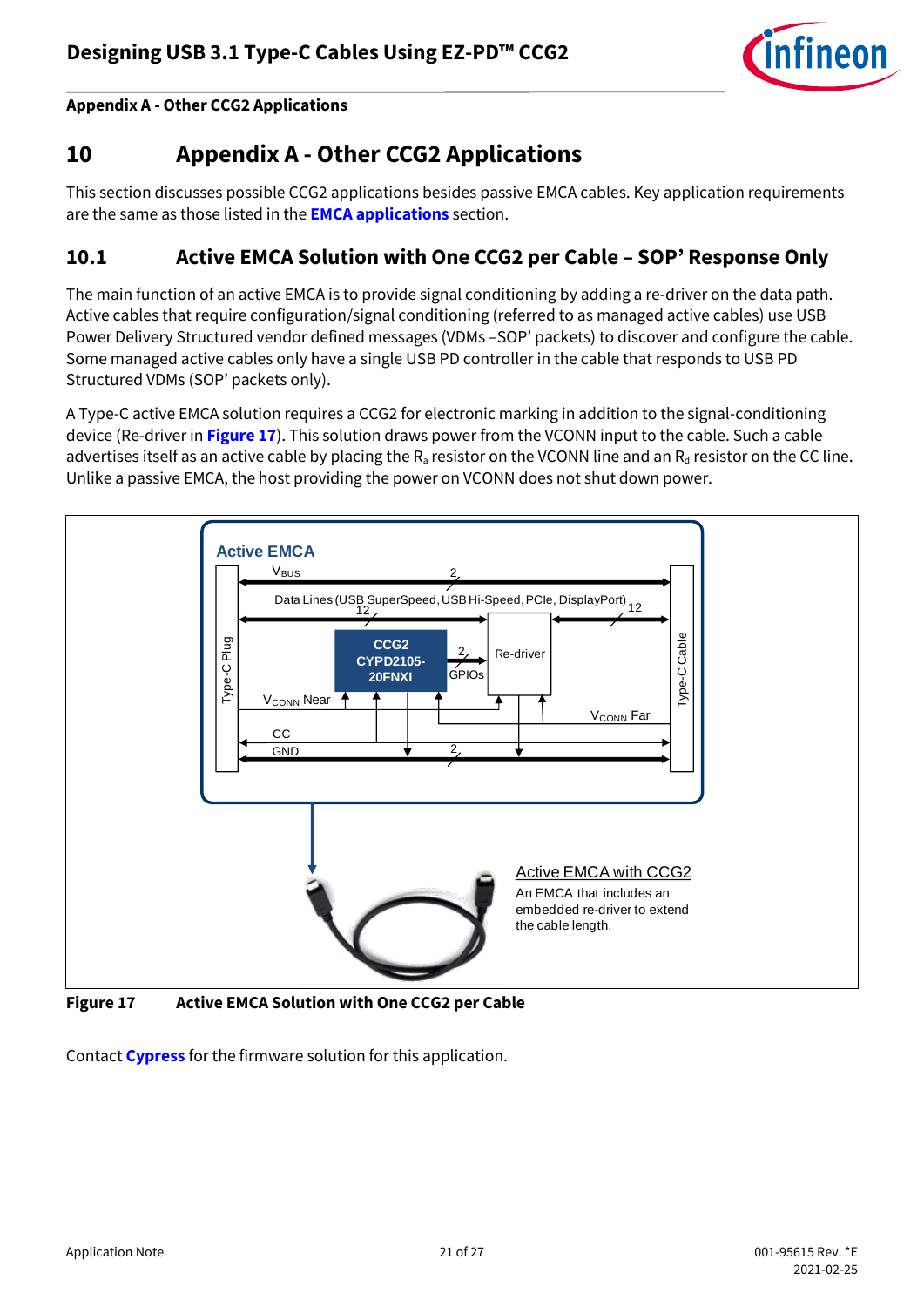

#### **Appendix A - Other CCG2 Applications**

## <span id="page-21-0"></span>**10.2 Managed Active EMCA Solution with One CCG2 per Cable Plug - SOP' and SOP" Responses**

When a managed active cable requires independent management or signal conditioning at each end of the cable, separate USB PD controllers responding to USB PD structured VDMs (SOP' and SOP" packets) must be located in each plug.



<span id="page-21-1"></span>**Figure 18 Managed Active Cable with One CCG2 per Cable Plug**

This active cable solution contains two CCG2 chips – one on each plug. VCONN is wired across the cable (but not straight through to the other end of the plug). In this solution, the wiring is done such that the cable is reversible. The host providing power on VCONN does not shut down power.

The VCONN signal of the cable plug at each end is connected to the VCONN1 input of the corresponding CCG2; another single conductor through the cable connects VCONN2 and VDDD pins of the CCG2 chip at both ends. When CCG2 is powered from any of the VCONN pins, VDDD acts as output voltage. In this case, both CCG2 chips will get powered: one through VCONN1 and the other through VCONN2. The internal firmware uses the GPIO (ball D3 of the WLCSP package/pin 13 of the DFN package) as a strap option to determine whether to respond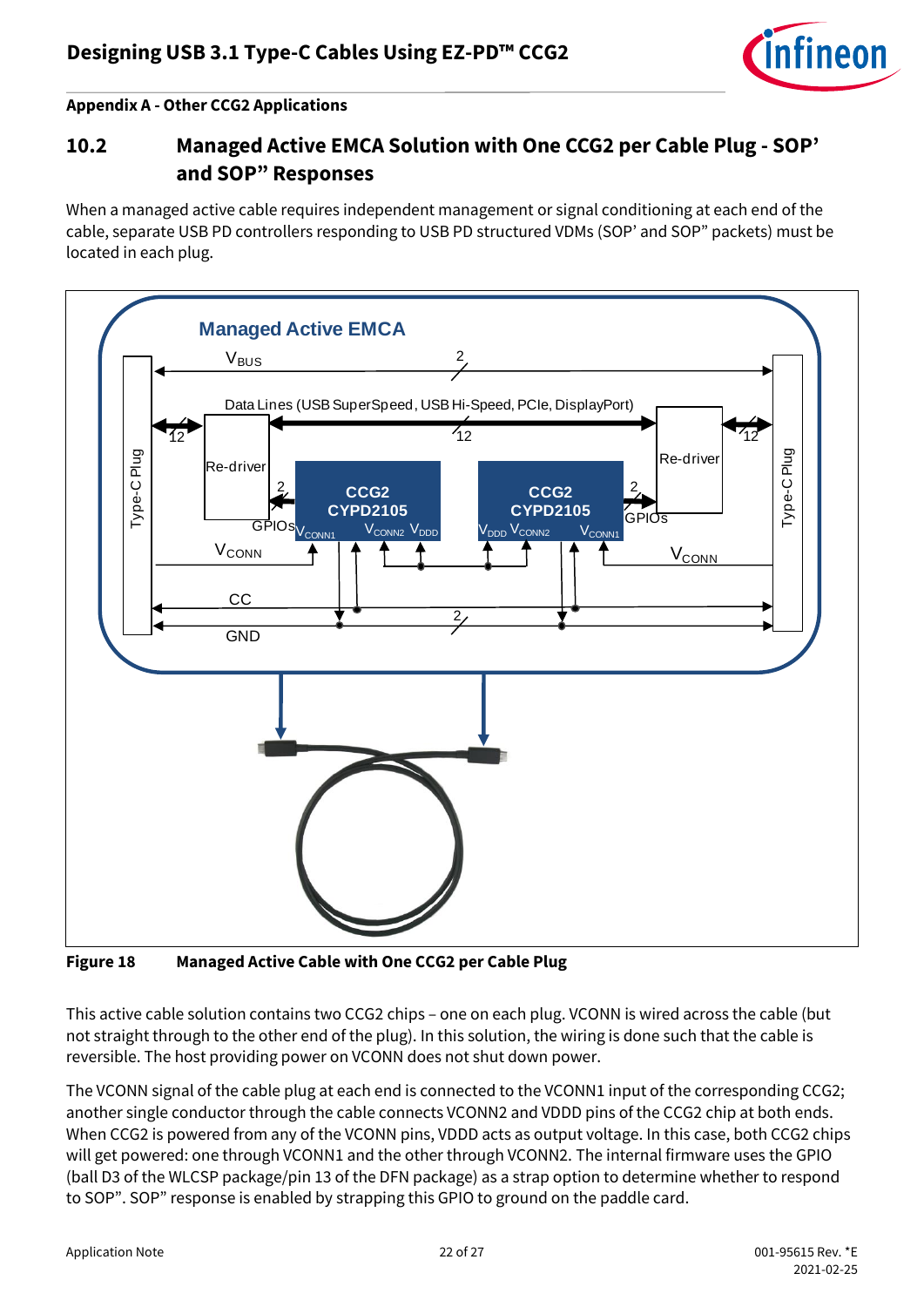

#### **Appendix A - Other CCG2 Applications**

Regardless of which end of the cable is connected to the DFP, CCG2 chips of both ends are powered. CCG2 has detectors on both VCONN1 and VCONN2 that indicate to the firmware inside CCG2 as to which input is supplying power. The CCG2 with its VCONN1 powered is considered for SOP' response. CCG2 responds to SOP", if it is enabled for SOP" response by pulling GPIO (ball D3 of the WLCSP package/pin 13 of the DFN package) LOW and it is powered through VCONN2.

**[Figure 18](#page-21-1)** depicts the block diagram for the managed active cable with two CCG2 chips per cable, with both of them getting powered.

### <span id="page-22-0"></span>**10.3 Accessory Solution**

An accessory solution will require one CCG2 to implement USB Type-C and USB-PD protocols. A common form of an accessory is a converter dongle shown in this example. An example is a USB Type-C Thunderbolt adapter. Such an adapter will have a USB Type-C plug on one end and a set of PCIe and DisplayPort ports on the other. An accessory will also require an alternate-mode implementation. An accessory can be implemented as a standard UFP device capable of operating from VBUS and generating its own VCONN or a powered accessory operating from VCONN. **[Figure 19](#page-22-1) `**shows one application of an accessory.



<span id="page-22-1"></span>**Figure 19 Accessory Solution**

The key application-level requirements needed for this application are:

- Support integrated  $R_d$  resistors on CC pins per Type-C specification
- Ability to power from VBUS
- Support detection of current limit

Contact **[Cypress](mailto:ccg2@cypress.com)** for the firmware solution for this application.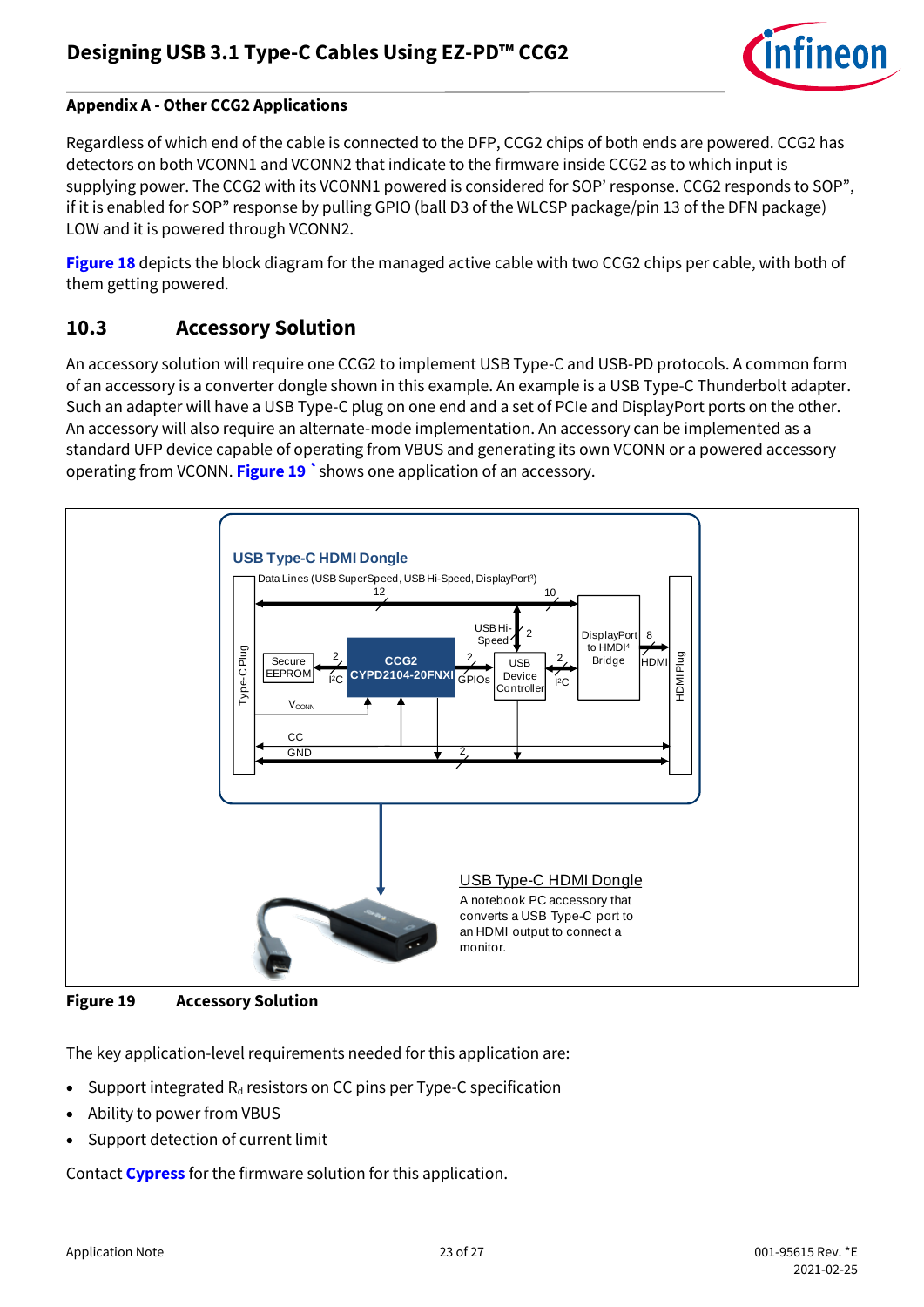

**Appendix B - Reference Schematics**

<span id="page-23-0"></span>**11 Appendix B - Reference Schematics**

## <span id="page-23-1"></span>**11.1 CYPD2103-14LHXIT Single-Chip EMCA Schematic**

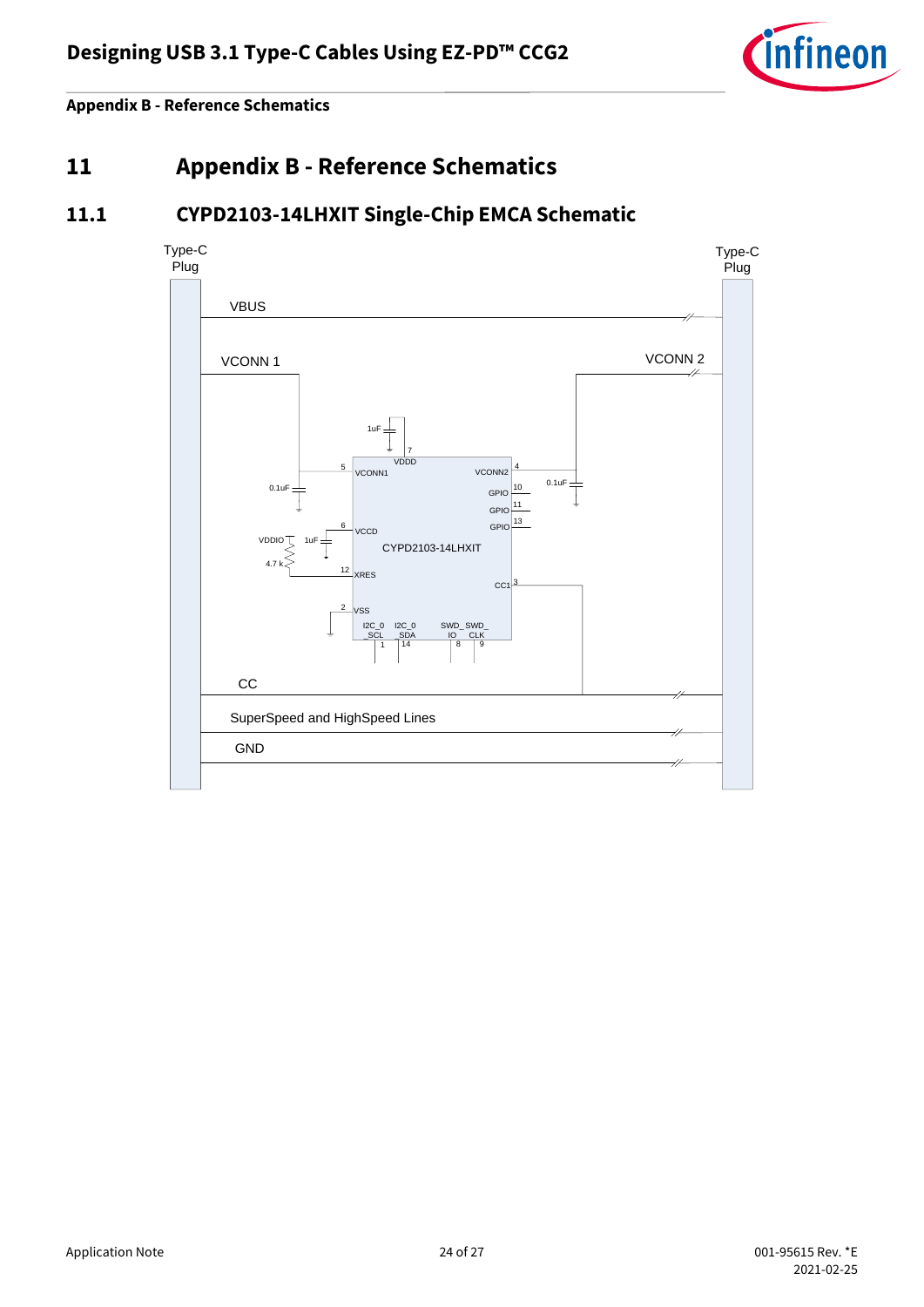

#### **Appendix B - Reference Schematics**

## <span id="page-24-0"></span>**11.2 CYPD2103-14LHXIT Dual-Chip EMCA Schematic**

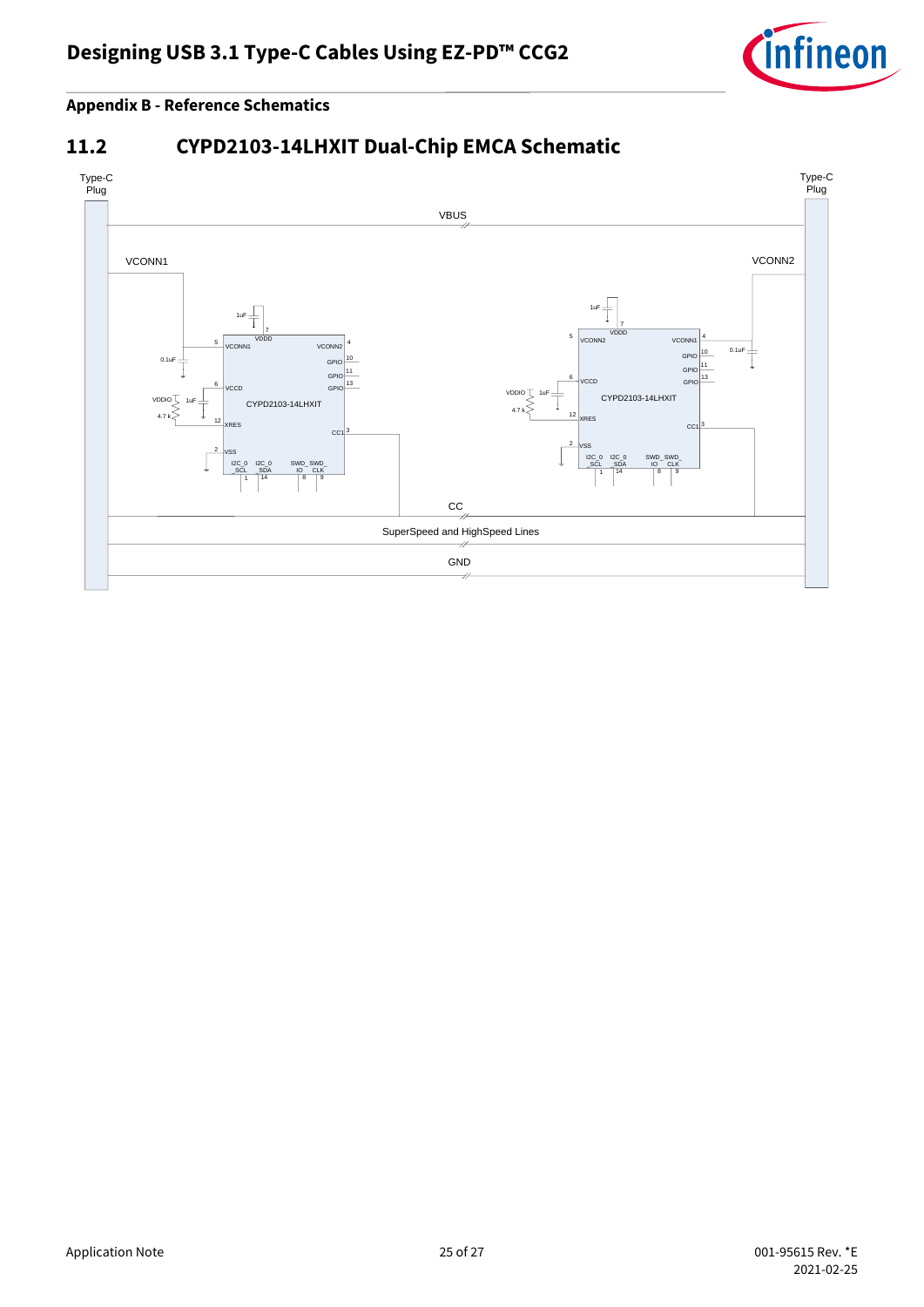

#### **Revision history**

## <span id="page-25-0"></span>**Revision history**

| <b>Document</b><br>version | Date of release | <b>Description of changes</b>                                  |
|----------------------------|-----------------|----------------------------------------------------------------|
| $***$                      | 2015-04-03      | Initial release                                                |
| $*_{A}$                    | 2015-04-21      | Updated part numbers<br>Updated links to Type-C Specifications |
| $*_{\mathsf{B}}$           | 2017-04-19      | Updated the Cypress logo and copyright information.            |
| ${}^{\star}C$              | 2017-10-25      | Corrected text placement in Figure 2, Figure 5, and Figure 7.  |
| *D                         | 2018-09-11      | Updated template                                               |
| $E^*$                      | 2021-02-25      | Updated in Infineon template                                   |